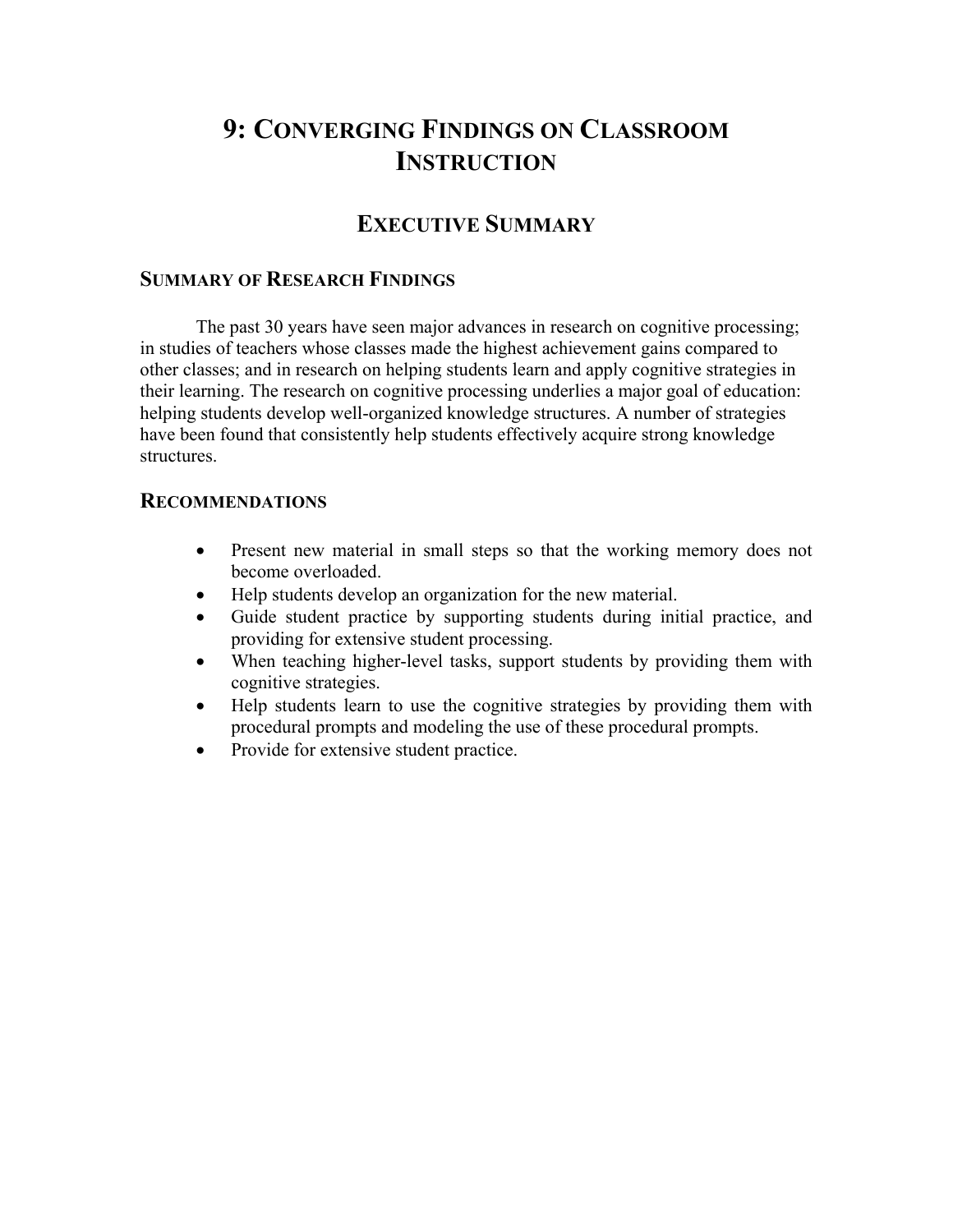# **9: CONVERGING FINDINGS ON CLASSROOM INSTRUCTION**

## **BY BARAK ROSENSHINE**

UNIVERSITY OF ILLINOIS AT URBANA

The past 30 years have seen three major advances in research on instruction and teacher behavior. These advancements are:

- 1) research on cognitive processing,
- 2) studies of teachers whose classes made the highest achievement gain compared to other classes, and
- 3) research on helping students learn and apply cognitive strategies in their learning.

This report examines the impact that teacher behavior can have on the

achievement of students, particularly of students living in poverty.

## **CLASSROOM INSTRUCTION RESEARCH**

## **COGNITIVE PROCESSING: THE IMPORTANCE OF WELL-CONNECTED KNOWLEDGE STRUCTURES**

A major area of research, one with important implications for teaching, has been the research on cognitive processing, research on how information is stored and retrieved. It is currently thought that the information in our long-term memory is stored in interconnected networks called knowledge structures. The size of these knowledge structures, the number of connections between pieces of knowledge, the strength of the connections, and the organization and richness of the relationships are all important for processing information and solving problems.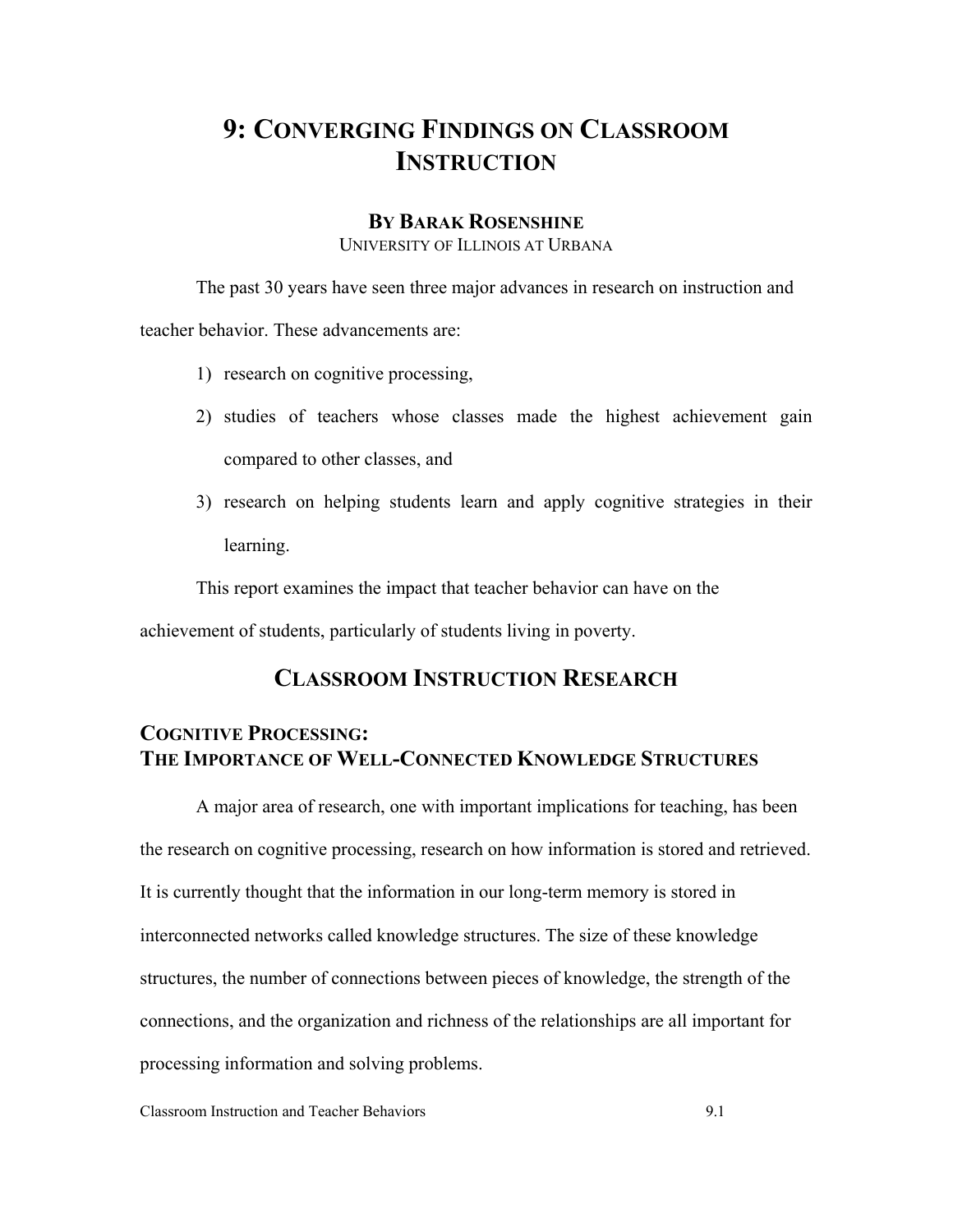There is no underestimating the importance of background knowledge. Simon and Hayes wrote that "there is no substitute for having the prerequisite knowledge if one is to solve a problem."<sup>[1](#page-30-0)</sup> In discussing how expertise is acquired, Chase and Chi wrote:

The most obvious answer is practice, thousands of hours of practice. For the most part, practice is by far the best predictor of performance. Practice can produce two kinds of knowledge ... a storage of patterns and a set of strategies or procedures that can act on the patterns. $<sup>2</sup>$  $<sup>2</sup>$  $<sup>2</sup>$ </sup>

It is easier to learn new information and easier to solve new problems when one has 1.) a rich, well-connected knowledge structure and 2.) stronger ties between the connections, when the knowledge structure on a particular topic is large and wellconnected, new information is more readily acquired and prior knowledge is more readily available for use. When information is "meaningful" to students, they have more points in their knowledge structures to which they can attach new information. Education is a process of developing, enlarging, expanding, and refining our students' knowledge structures.<sup>[3](#page-30-2)</sup>

Classroom Instruction and Teacher Behaviors 9.2 Helping students to organize information into well-connected patterns has another advantage. When a pattern is unified, it only occupies a few bits in the working memory. Thus, having larger and better-connected patterns frees space in our working memory. This available space can be used for reflecting on new information and for problem solving. For example, when U.S. history is organized into well-connected patterns, these patterns occupy less space in the working memory and the learner has additional space in the working memory to use to consider, assimilate, and manipulate new information. A major difference between an expert and a novice is that the expert's knowledge structure has a larger number of knowledge items, the expert has more connections between the items, the links between the connections are stronger, and the structure is better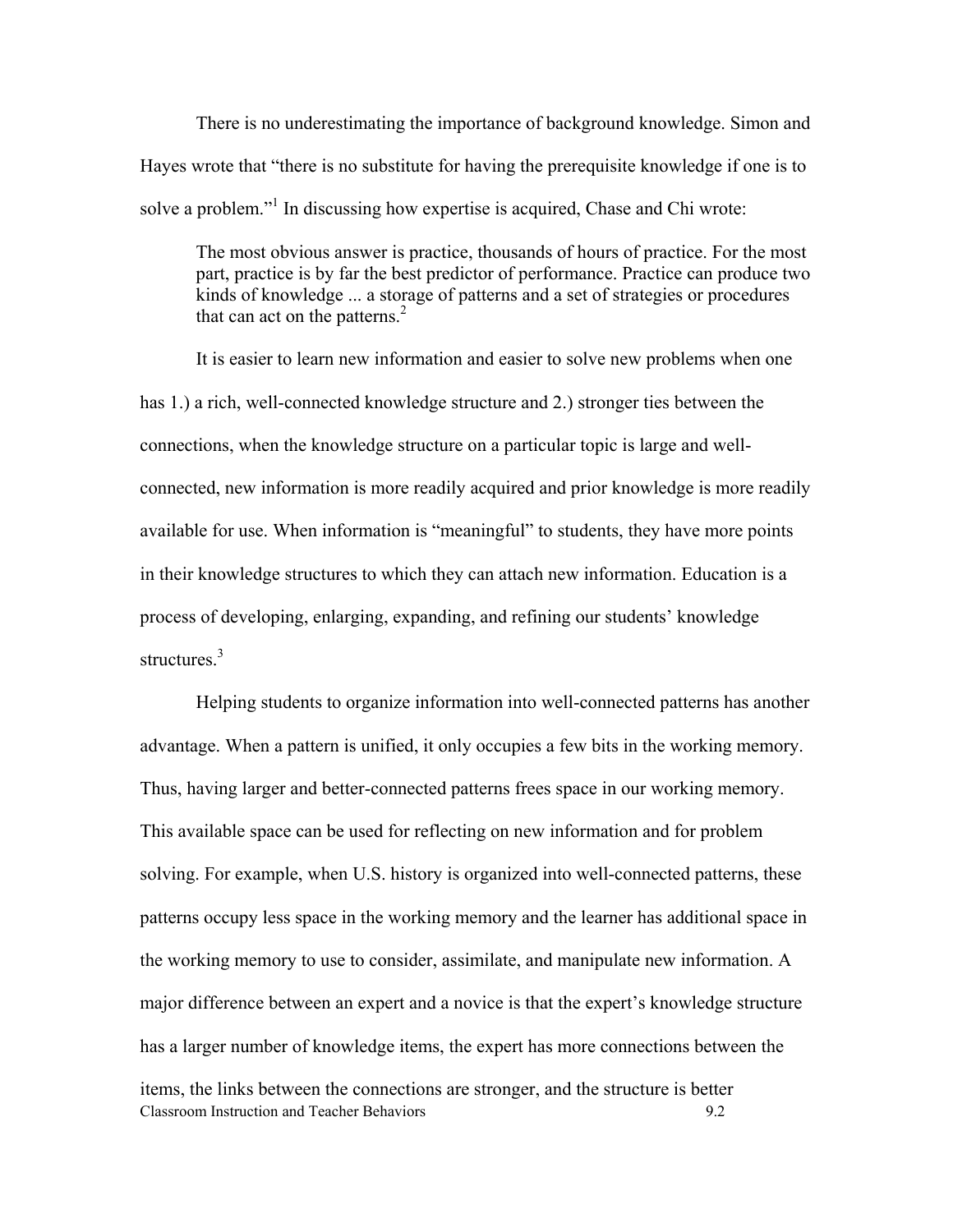organized. A novice, on the other hand, is unable to see these patterns, and often ignores them. This development of well-connected patterns and the concomitant freeing of space in the working memory is one of the hallmarks of an expert in a field. $4$ 

To summarize, well-connected and elaborate knowledge structures are important because they allow for easier retrieval of old material; they permit more information to be carried in a single chunk, and they facilitate the understanding and integration of new information.

#### **Helping Students Develop Background Knowledge**

What can be done to help students develop well-connected bodies of knowledge? One important instructional procedure is providing for extensive reading, review, practice, and discussion. These activities serve to help students increase the number of pieces of information that are the long-term memory, organize those pieces, and increase the strength and number of these interconnections. The more one rehearses and reviews information, the stronger these interconnections become. Thus, the research on cognitive processing supports the need for a teacher to assist students by providing for extensive reading of a variety of materials, frequent review, testing, and discussion and application activities.

#### **Providing for Student Processing**

New material is stored in the long-term memory when one processes it. The quality of storage can depend on the "level of processing." For example, the quality of storage is stronger when we read a passage and focus on its meaning than it would be if we read to find a single word answer. Similarly, the quality of storage would be stronger if one summarized or compared the material in the passage, rehearsed, reviewed, and Classroom Instruction and Teacher Behaviors 9.3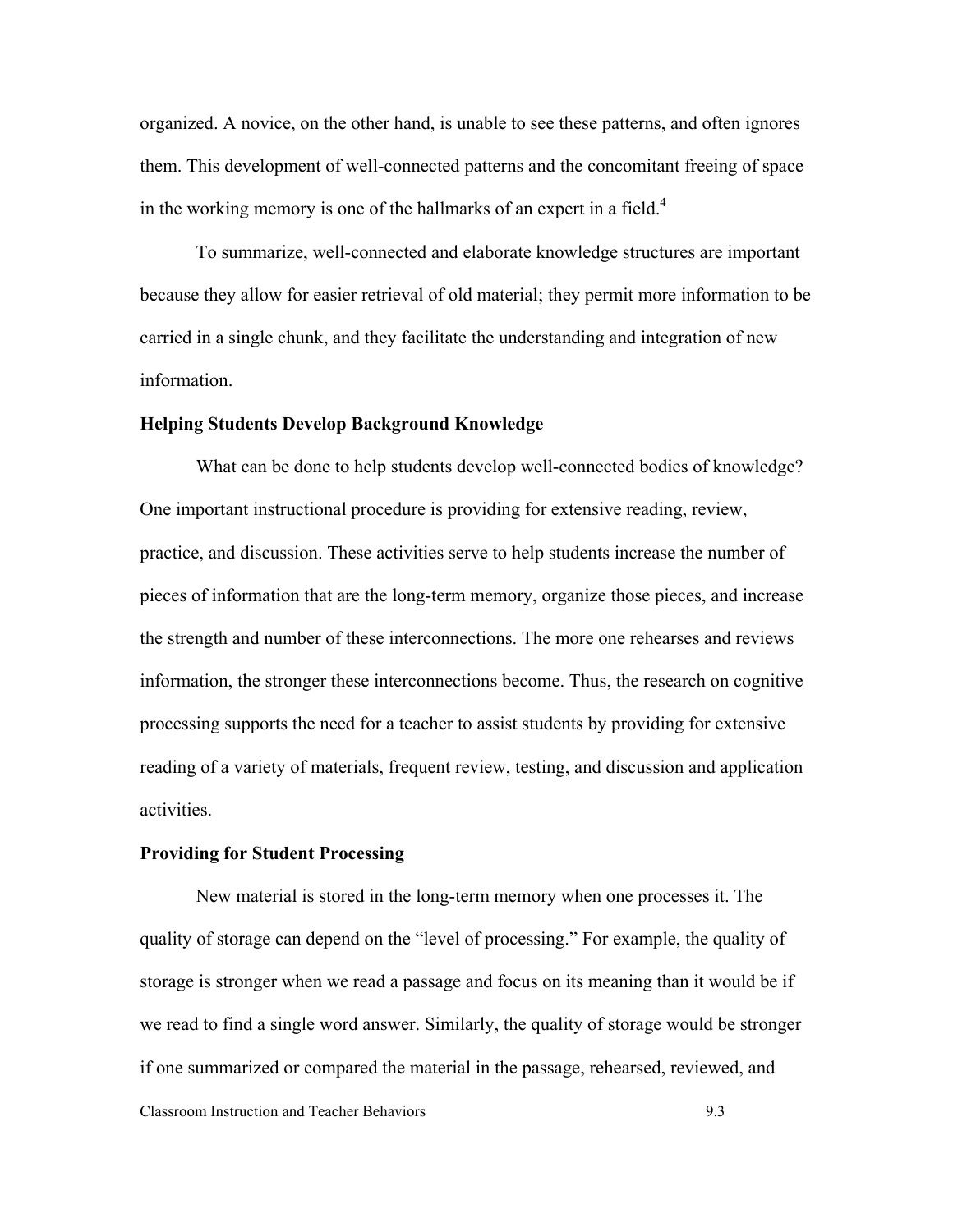drew connections. The connections would be weaker if one hurriedly skimmed the material.

Thus, the research on cognitive processing supports the importance of a teacher initiating activities that require students to process and apply new information. Such processing strengthens the knowledge network that the student is developing. Classroom discussion and projects that require students to organize information, summarize information, or compare new material with prior material are all activities that should help students develop and strengthen their cognitive structures. In addition, Palincsar and Brown wrote:

Understanding is more likely to occur when a child is required to explain, elaborate, or defend his position to others; the burden of explanation is often the push needed to make him or her evaluate, integrate, and elaborate knowledge in new ways.<sup>[5](#page-30-4)</sup>

Other examples of such processing activities include asking students to do any of the following: read a variety of materials; explain the new material to someone else; compare material from different sources; justify their conclusions; write papers and engage in inquiry; or write daily summaries.

## **Helping Students Organize Knowledge**

Information is organized into knowledge structures. Without these structures, new knowledge tends to be fragmented and not readily available for recall and use. However, students frequently lack these knowledge structures when they are learning new material. Without direction, there is the danger that students will develop a fragmented, incomplete, or erroneous knowledge structure.

#### Graphic Organizers

Classroom Instruction and Teacher Behaviors 9.4 One way of helping students expand their knowledge structures in content areas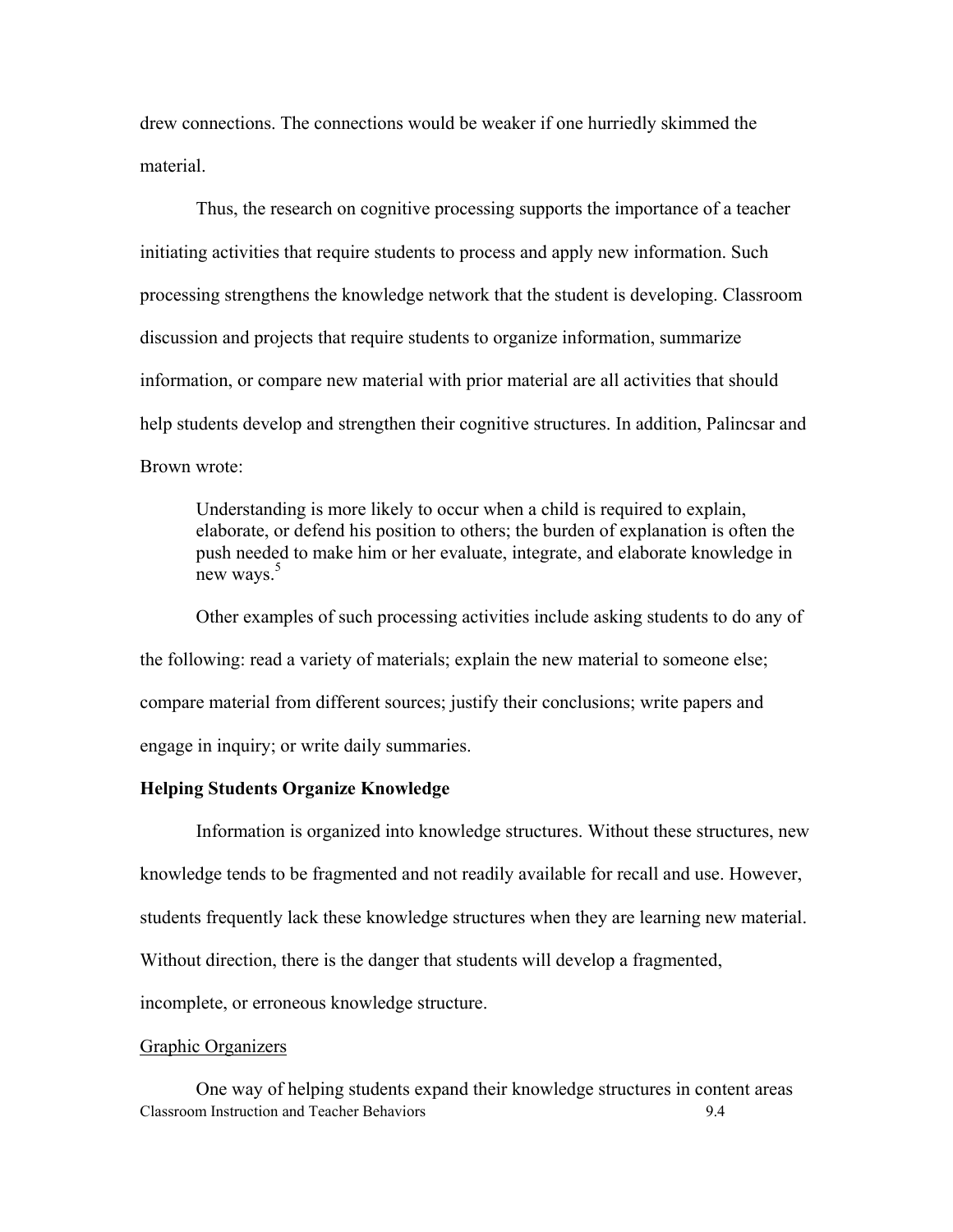and also allowing for a check on misconceptions is to teach students to use graphic organizers and develop concept maps. These structures allow a student to show connections between concepts. An outline is an example of such an organizer; concept maps are another example. These structures help students organize the elements of the new learning and such organization can serve to facilitate retrieval. In addition, having such organizers can enable the student to devote more working memory to the content.

Another approach is to teach students how to develop their own graphic organizers for new material. Providing students with a variety of structures that they can use to construct their own graphic organizers facilitates this process. When teaching students to develop a graphic organizer, it is useful for the teacher to model the process and also provide models of thinking and thinking aloud while constructing the maps.

When students are encouraged to construct ideas and develop conclusions, there is also a danger they will develop misconceptions. Research shows we sometimes develop misconceptions in an effort to make sense of our environment.<sup>[6](#page-30-5)</sup> (A notorious example is the belief that the sun is closer to the Earth during summer.) Allowing students to work independently before they are ready increases the danger that they may develop misconceptions. Therefore, teachers need to supervise students when they are working independently and to check their understanding before they begin independent work.

In summary, the research on cognitive processing has identified the importance of developing well-connected knowledge structures. Encouraging extensive reading and practice might develop such structures, student processing of new information, and helping students organize their new knowledge.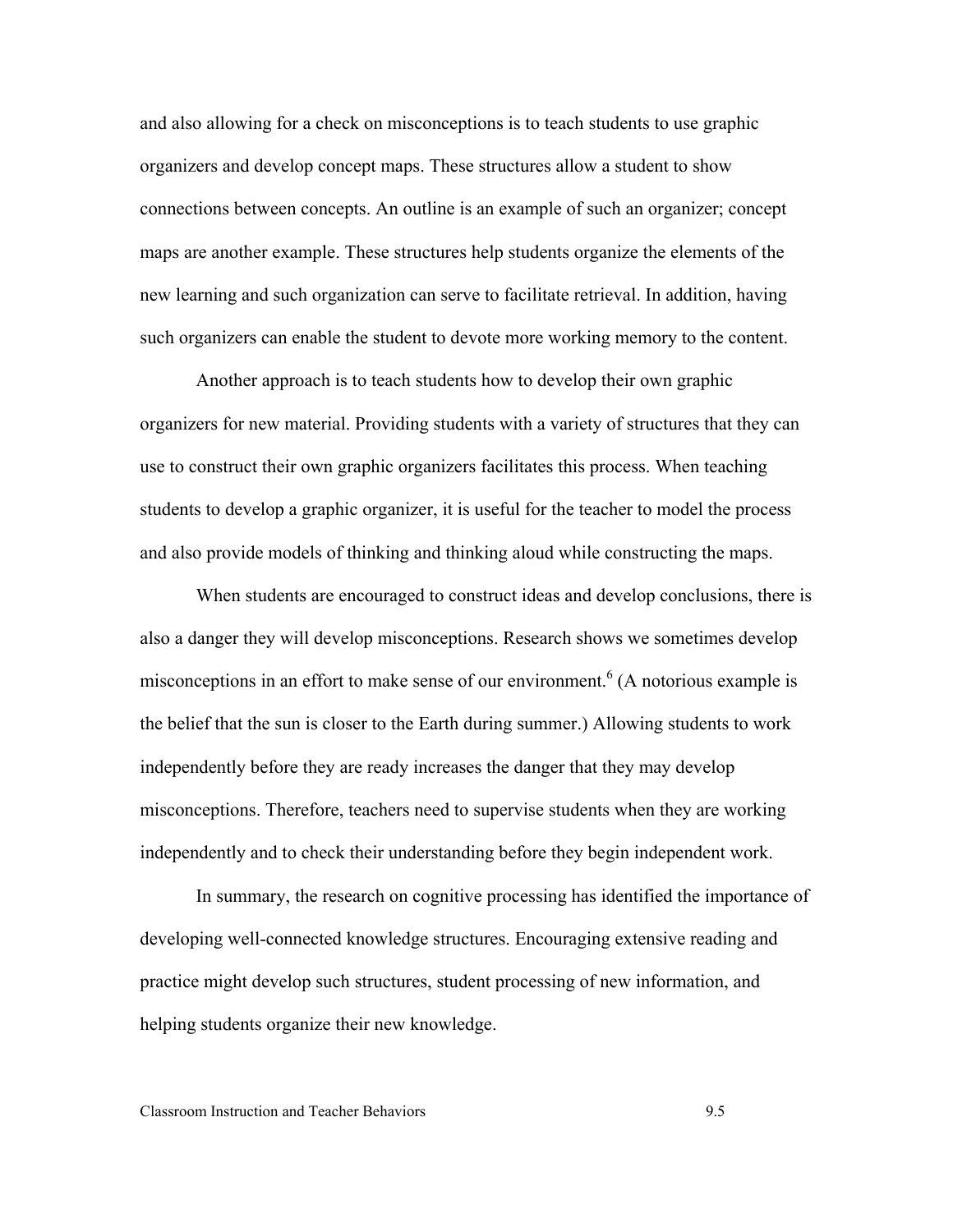## **RESEARCH ON TEACHER EFFECTS**

A second important body of research is the teacher effects studies. This line of research, which took place in the 1960s and 1970s, used extensive classroom observation in an attempt to identify those teacher behaviors that were most related to student achievement gain.

#### Design of the Studies

There were three parts to the design of these studies. The first part consisted of systematic observation of the instructional behaviors of teachers and students. Observers sat in a number of existing classrooms, usually 20 to 30 classrooms, and observed and recorded the frequency with which those teachers used a variety of instructional behaviors such as the cause, frequency, and type of praise, the cause frequency and type of criticism, the number and type of questions that were asked, the quality of the student answers, and the responses of a teacher to a student's answers. Many investigators also recorded how much time was spent in activities such as review, presentation, guided practice, and supervising seatwork. Others recorded how the teachers prepared students for seatwork and homework, and the attention-level during teacher-led discussion and during seatwork.

At the end of the observation period or at the end of the semester, each class took a posttest in the subject that was observed, usually reading or mathematics. These class posttest scores were then statistically adjusted, using a variety of regression techniques, for initial or pretest scores of these students. That is, the pretest was used as the independent variable in the analysis, and was used to statistically adjust the posttest scores, the dependent variables, for initial standing. In the final step, each of the observed Classroom Instruction and Teacher Behaviors 9.6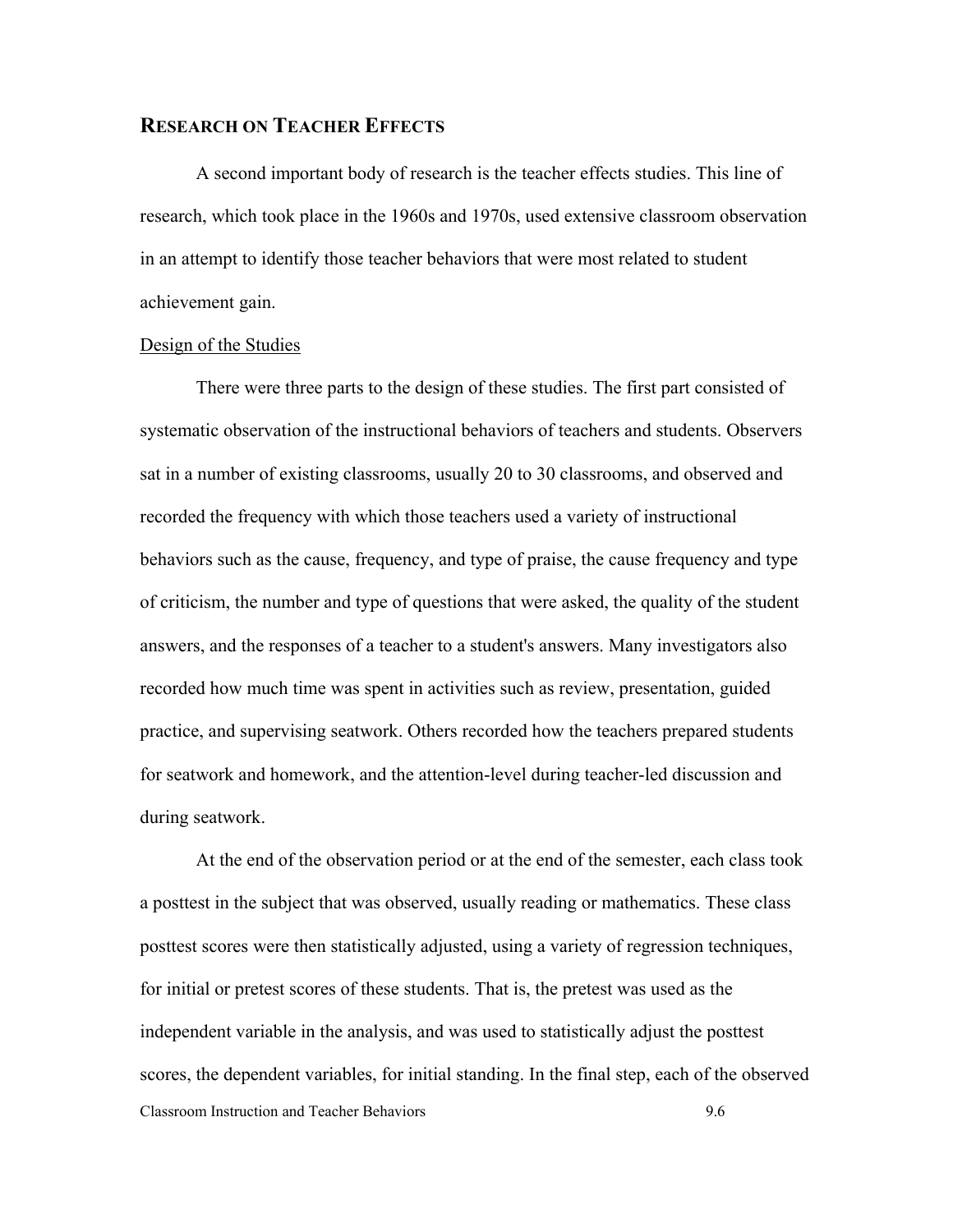teacher and student behaviors, in each classroom were then, correlated with the adjusted posttest scores.

In effect, these are studies of master teachers. That is, based on the test scores, the investigators were able to identify those teachers whose classrooms made the greatest adjusted achievement gain during the semester, and those teachers whose classrooms made the least adjusted gain during the semester. The investigators were able to take the results of their systematic observation and use this to identify the instructional procedures that the master teachers used and compare these instructional procedures with those procedures used by the less-effective teachers. The significant results are described later in this section.

Usually 20-30 classrooms were in each study, although the study by Stallings and Kascovitz<sup>7</sup> involved 108 first grade and 58 third grade classrooms, and studies by Robert Soar and Ruth Soar involved 55 middle grade classrooms,  $8\,$  59 fifth grade classrooms,  $9\,$ and 289 Follow-Through and comparison classrooms.<sup>10</sup>

Although a number of studies of this type were conducted as early as 1948 by Barr, $<sup>11</sup>$  the two most famous studies that initiated the teacher-effects research were those</sup> by Flanders<sup>12</sup> and by Medley and Mitzel.<sup>13</sup> The best known of the later studies were those by Stallings and Kascovitz<sup>14</sup> in Follow-Through classrooms, Good and Grouws  $^{15}$  in fourth-grade mathematics, and Brophy and Evertson<sup>16</sup> in first grade reading.

These correlational studies were frequently followed by experimental studies in which one group of teachers – the experimental group – was taught to use the findings of the correlational studies in their teaching and another group of similar teachers continued to teach in their usual manner. By and large, these studies were successful in that the Classroom Instruction and Teacher Behaviors 9.7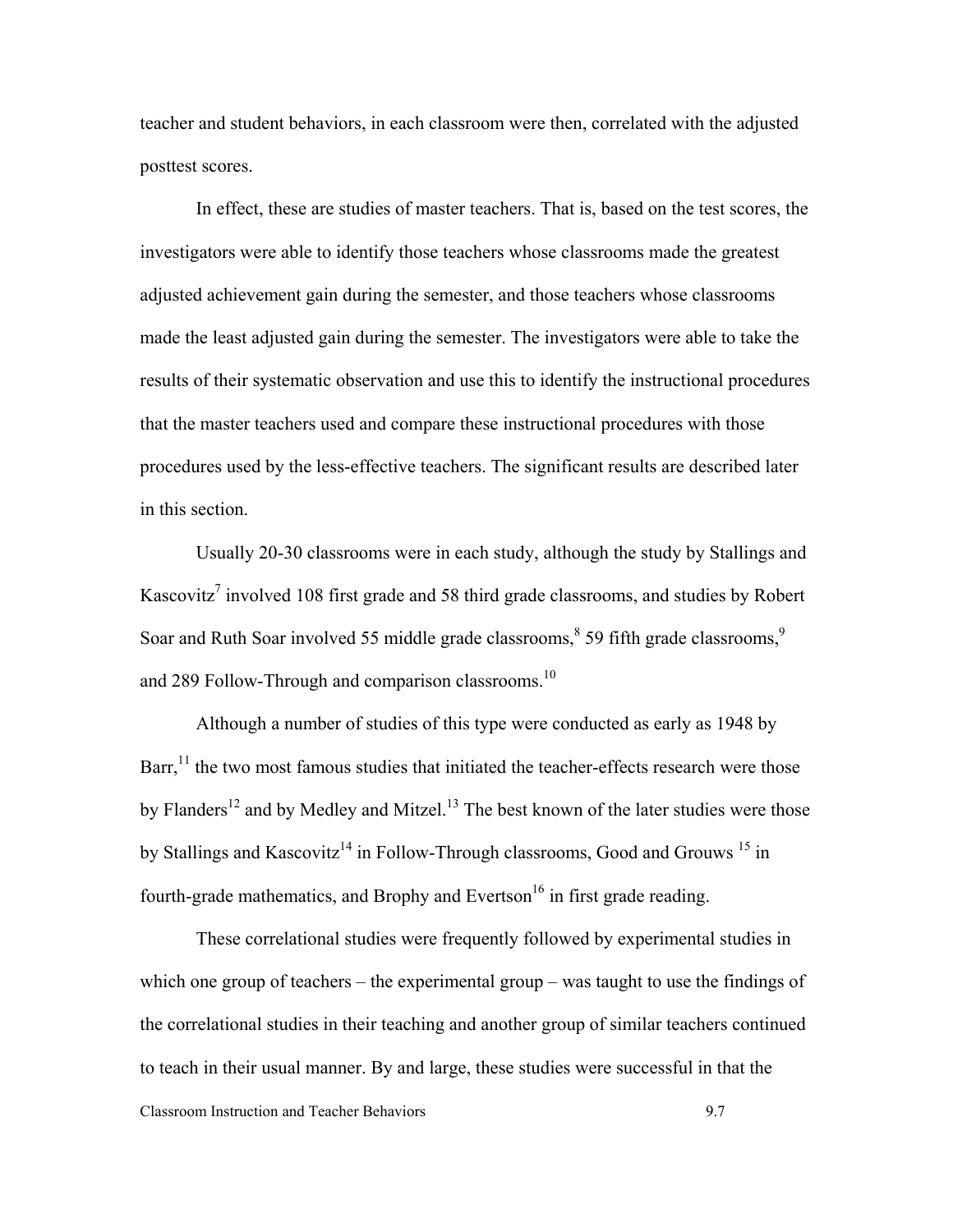teachers in the experimental groups used more of the new behaviors and the posttest scores of their classrooms – adjusted by regression for their initial scores – were significantly higher than scores in classrooms taught by the control teachers.

Rosenshine summarized the earliest studies in  $1971$ .<sup>17</sup> The correlational studies and the experimental studies in this tradition are described in detail by Brophy and Good,  $^{18}$  and the experimental studies are also described by Gage and Needles.<sup>19</sup> Validity

One argument for the validity of these findings is that the correlational results were replicated in subsequent correlational studies. These studies represented cumulative research. Second, the correlational results were also replicated in a number of experimental studies. Finally, the instructional findings that emerged from this research also appear in an independent line of research, that of cognitive strategy instruction, a topic which will be covered later.

Rosenshine and Stevens concluded that those teachers whose classrooms made the greatest gains in reading or mathematics usually used the following procedures:<sup>20</sup>

- Begin a lesson with a short review of previous learning.
- Begin a lesson with a short statement of goals.
- Present new material in small steps, providing for student practice after each step.
- Give clear and detailed instructions and explanations.
- Provide a high level of active practice for all students.
- Ask a large number of questions, check for student understanding, and obtain responses from all students.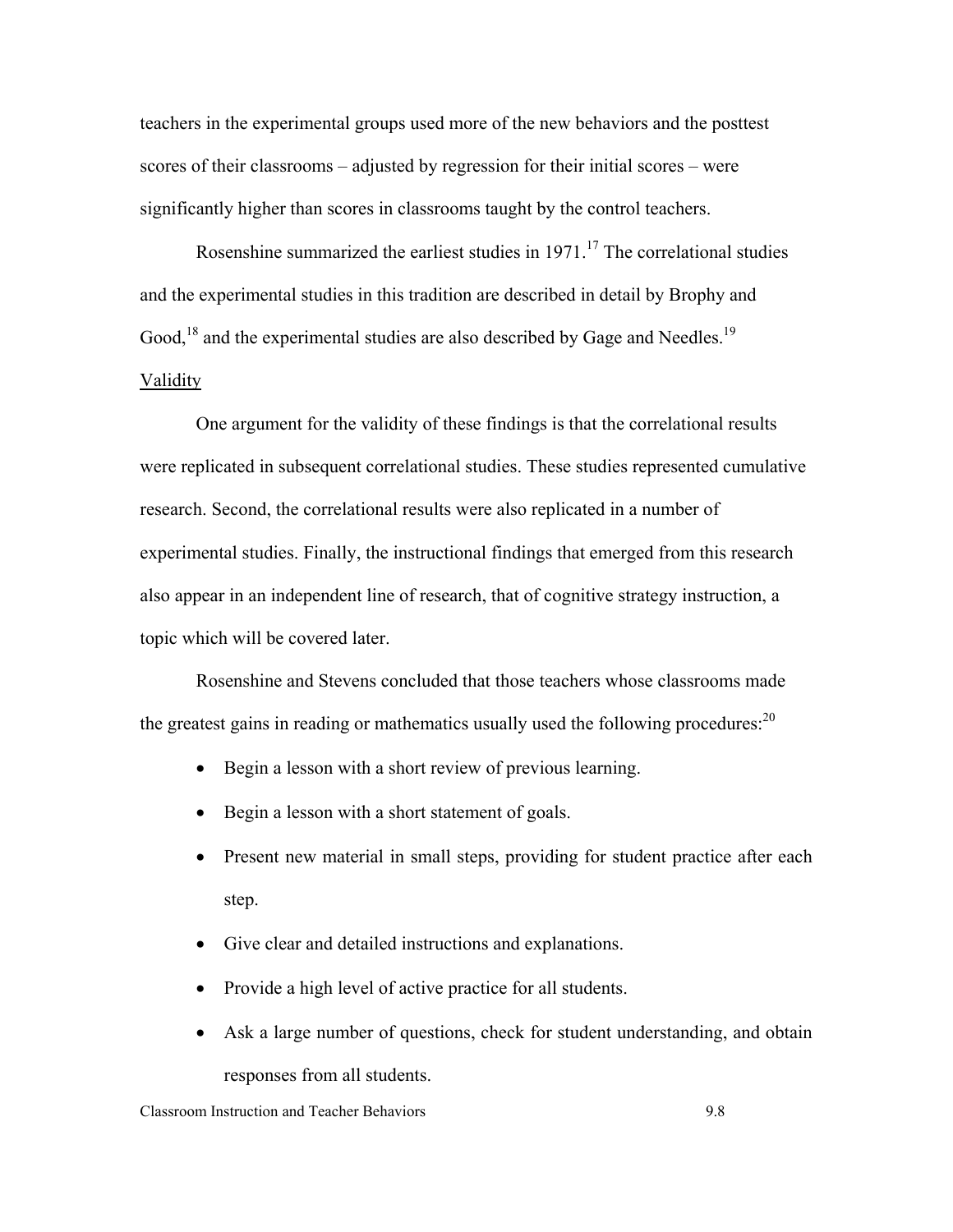- Guide students during initial practice.
- Provide systematic feedback and corrections.
- Provide explicit instruction and practice for individual exercises and, where

necessary, monitor students during their individual work.

Rosenshine and Stevens further grouped these instructional procedures under six

teaching "functions" as shown in Table  $9.1<sup>21</sup>$ 

## **Table 9.1 FUNCTIONS FOR TEACHING WELL-STRUCTURED TASKS**

## **1. Review**

- a) Review homework
- b) Review relevant previous learning
- c) Review prerequisite skills and knowledge for the lesson

## **2. Presentation**

- a) State lesson goals or provide outline
- b) Present new material in small steps
- c) Model procedures
- d) Provide positive and negative examples
- e) Use clear language
- f) Check for student understanding
- g) Avoid digressions

## **3. Guided Practice**

- a) Spend more time on guided practice
- b) High frequency of questions
- c) All students respond and receive feedback
- d) High success rate
- e) Continue practice until students are fluent

## **4. Corrections and Feedback**

- a) Provide process feedback when answers are correct but hesitant
- b) Provide sustaining feedback, clues, or re-teaching when answers are incorrect
- c) Re-teach material when necessary

## **5. Independent practice**

- a) Students receive overview and/or help during initial steps
- b) Practice continues until students are automatic (where relevant)
- c) Teacher provides active supervision (where possible)
- d) Routines are used to provide help for slower students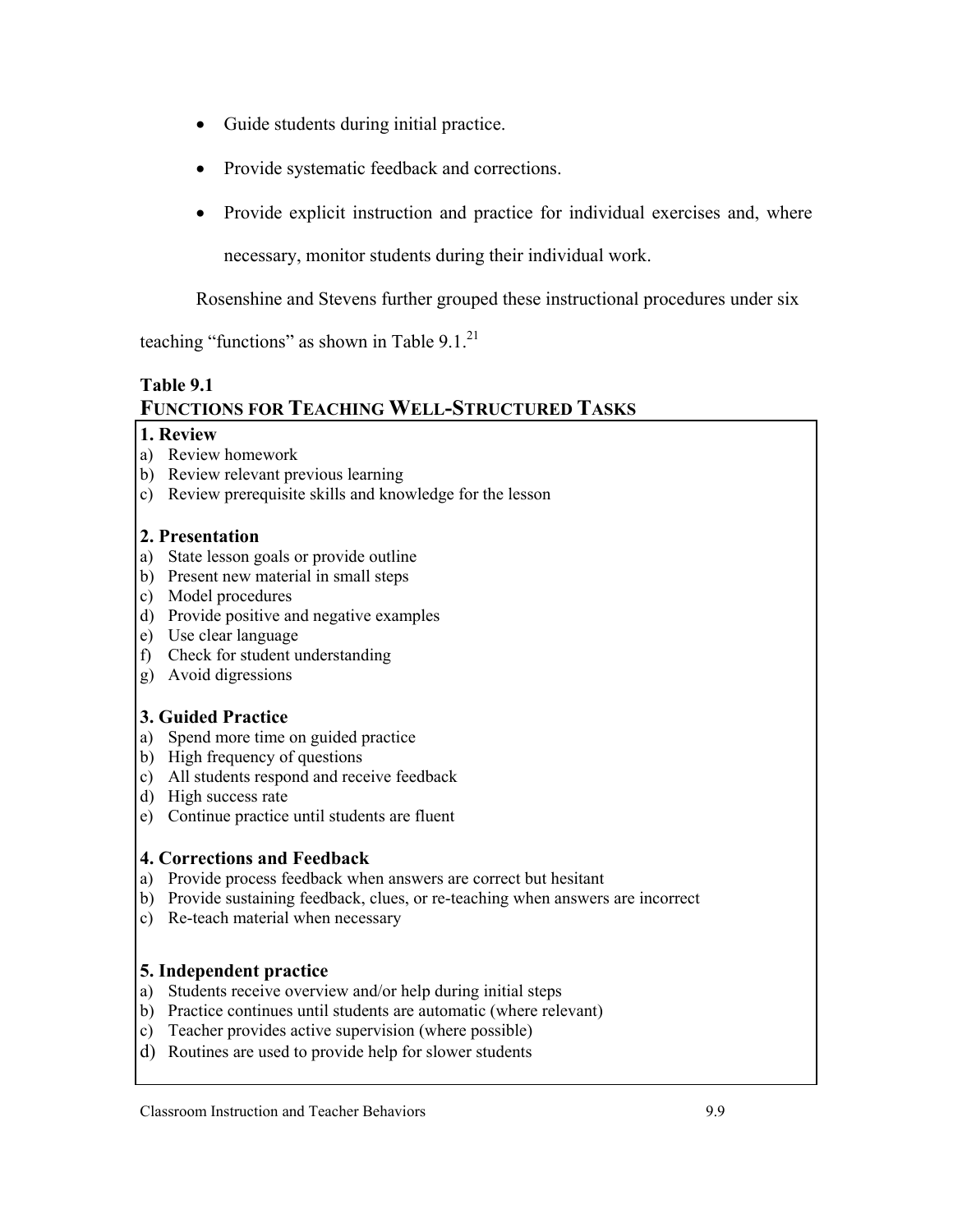## **SMALL STEPS, PRACTICE, AND SUCCESS**

Four strategies that are particularly relevant to teaching are:

- 1) teaching in "small steps,"
- 2) guiding student practice,
- 3) ensuring a high student success rate, and
- 4) providing extensive practice.

## **Present New Material in Small Steps**

When the most effective teachers in these studies taught new material, they taught it in "small steps." That is, they only presented small parts of new material at a single time, and then guided students in practicing this material. In contrast, the least effective teachers in these studies would present an entire lesson, and then pass out worksheets and tell students to work the problems.

The importance of teaching in small steps fits well with the findings from cognitive psychology on the limitations of our working memory. Our working memory, the place where we process information, is small. It can only handle a few bits of information at once – too much information swamps our working memory. The procedure of first teaching in small steps and then guiding student practice represents an appropriate way of dealing with the limitation of our working memory.

#### **Guide Student Practice**

A second major finding from the teacher effects literature was the importance of guided practice. $22$ Classroom Instruction and Teacher Behaviors 9.10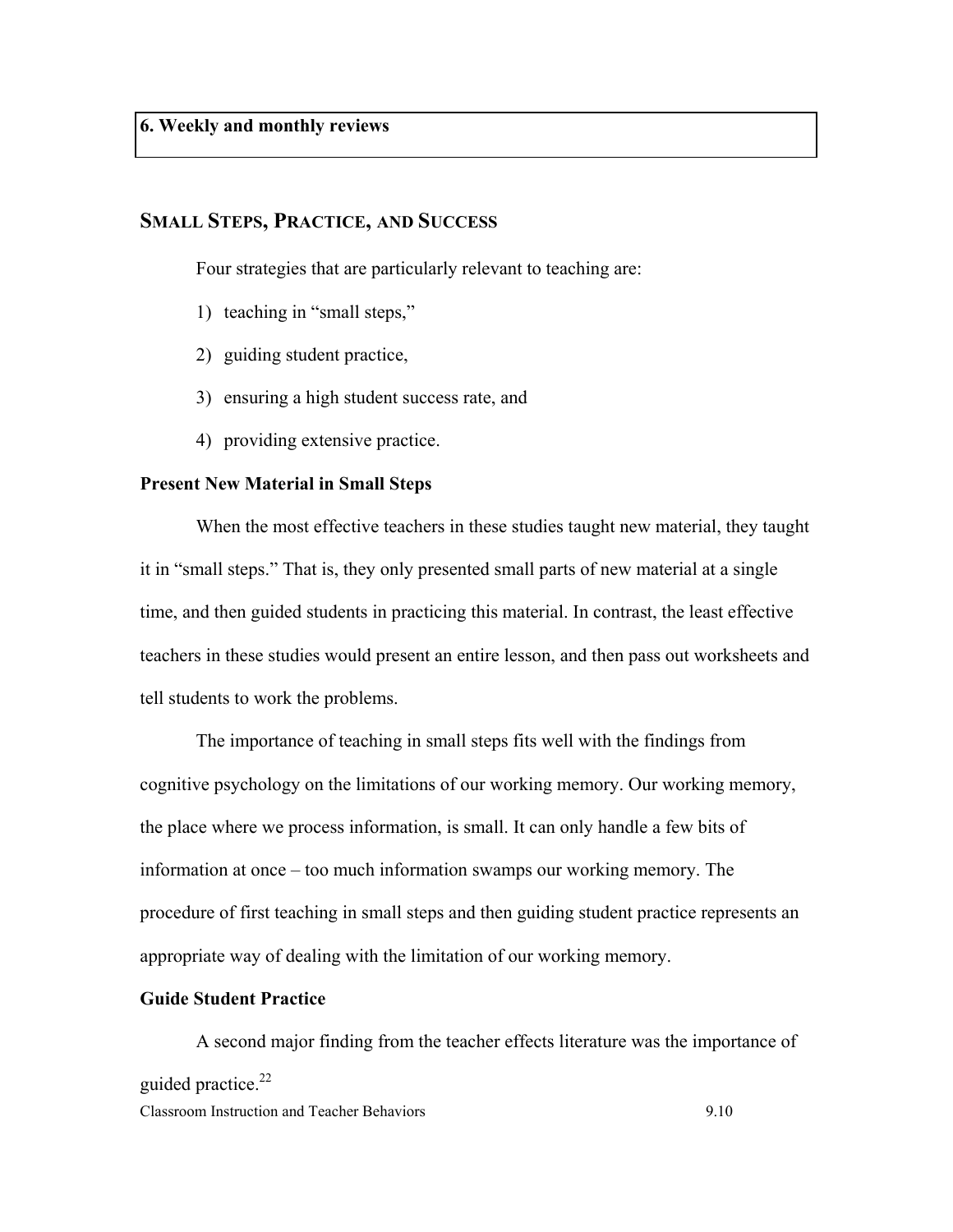As noted, the most effective teachers presented only small amounts of material at a time. After this short presenting, these teachers then guided student practice. This guidance often consisted of the teacher working a few problems at the board and discussing the steps out loud. This instruction served as a model for the students. This guidance also included asking students to come to the board, work problems, and discuss their procedures. Through this process the students at their seats would see additional models.

In contrast, the least effective teachers would present an entire lesson, and then pass out worksheets and tell the students to work the problems. When this happened, it was observed that many students were confused and made errors on the worksheets and the teachers would be seen going from student to student and explaining the material. In this case, the amount of material that was presented was too large, and swamped the working memory.

The process of guiding practice also includes checking the answers of the entire class in order to see whether some students need additional instruction. Guided practice has also included asking students to work together, in pairs or in groups, to quiz and explain the material to each other. Guided practice may occur when a teacher questions and helps a class with their work before assigning independent practice.

Guided practice also fits the cognitive processing findings on the need to provide for student processing. Guided practice is the place where the students – working alone, with other students, or with the teacher – engage in the cognitive processing activities of organizing, reviewing, rehearsing, summarizing, comparing, and contrasting. However, it is important that all students engage in these activities. The least effective teachers often Classroom Instruction and Teacher Behaviors 9.11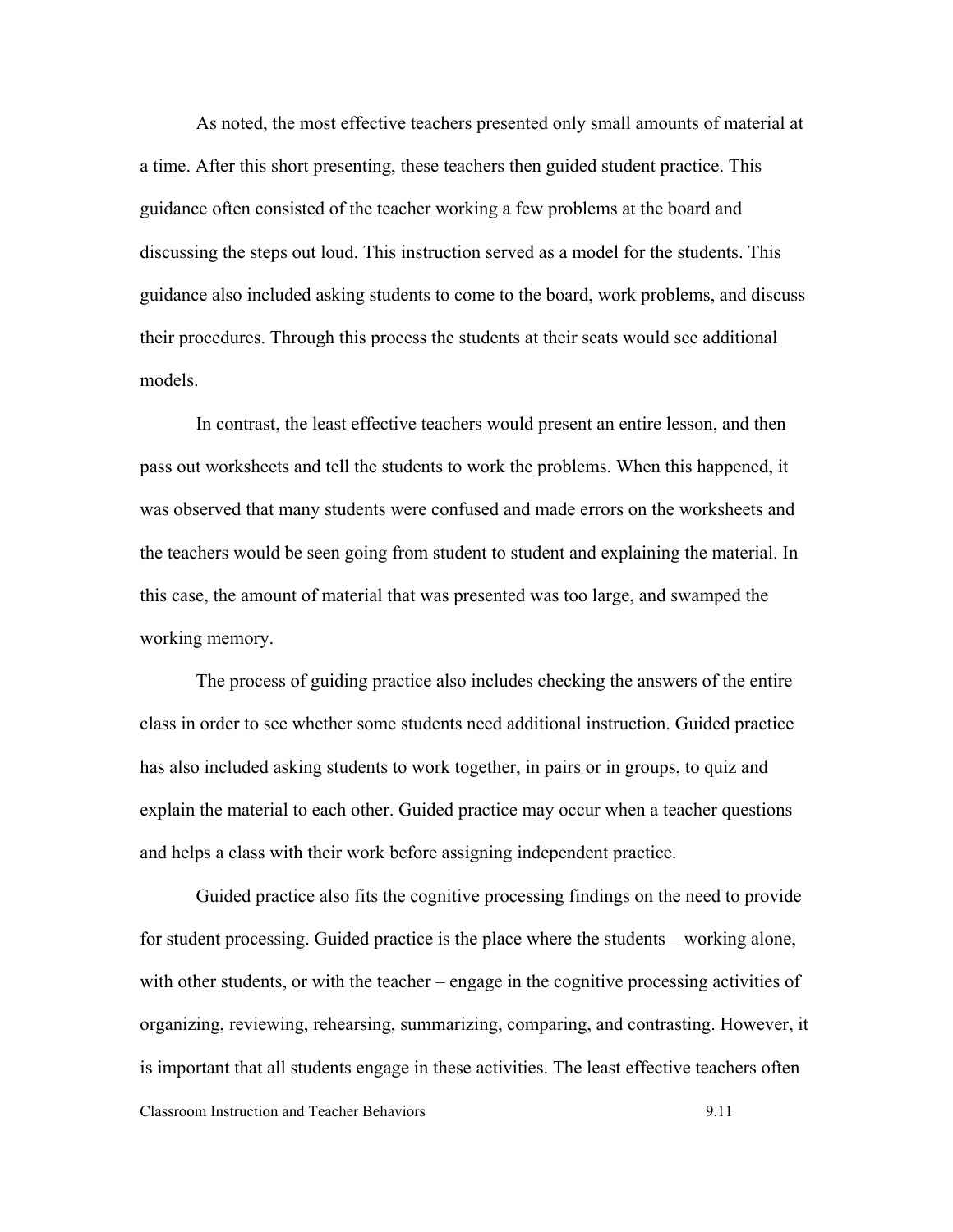asked a question, called on one student to answer, and then assumed that everyone had learned this point. In contrast, the most effective teachers attempted to check the understanding of all students and to provide for processing by all students.

Another reason for the importance of guided practice comes from the fact that we construct and reconstruct knowledge. We cannot simply repeat what we hear word for word. Rather, we connect our understanding of the new information to our existing concepts or "schema," and we then construct a mental summary: "the gist" of what we have heard. However, when left on their own, many students make errors in the process of constructing this mental summary. These errors occur, particularly, when the information is new and the student does not have adequate or well-formed background knowledge. These constructions are not errors so much as attempts by the students to be logical in an area where their background knowledge is weak. These errors are so common that there is a literature on the development and correction of student misconceptions in science. Providing guided practice after teaching small amounts of new material, and checking for student understanding, can help limit the development of misconceptions.

#### **Provide for Extensive Practice**

The most effective teachers also provided for extensive and successful practice. As noted in the cognitive processing research, students need extensive practice in order to develop well-connected networks. The most effective teachers made sure that such practice took place after there has been sufficient guided practice, so that students were not practicing errors and misconceptions.

#### **Provide for a High Success Rate**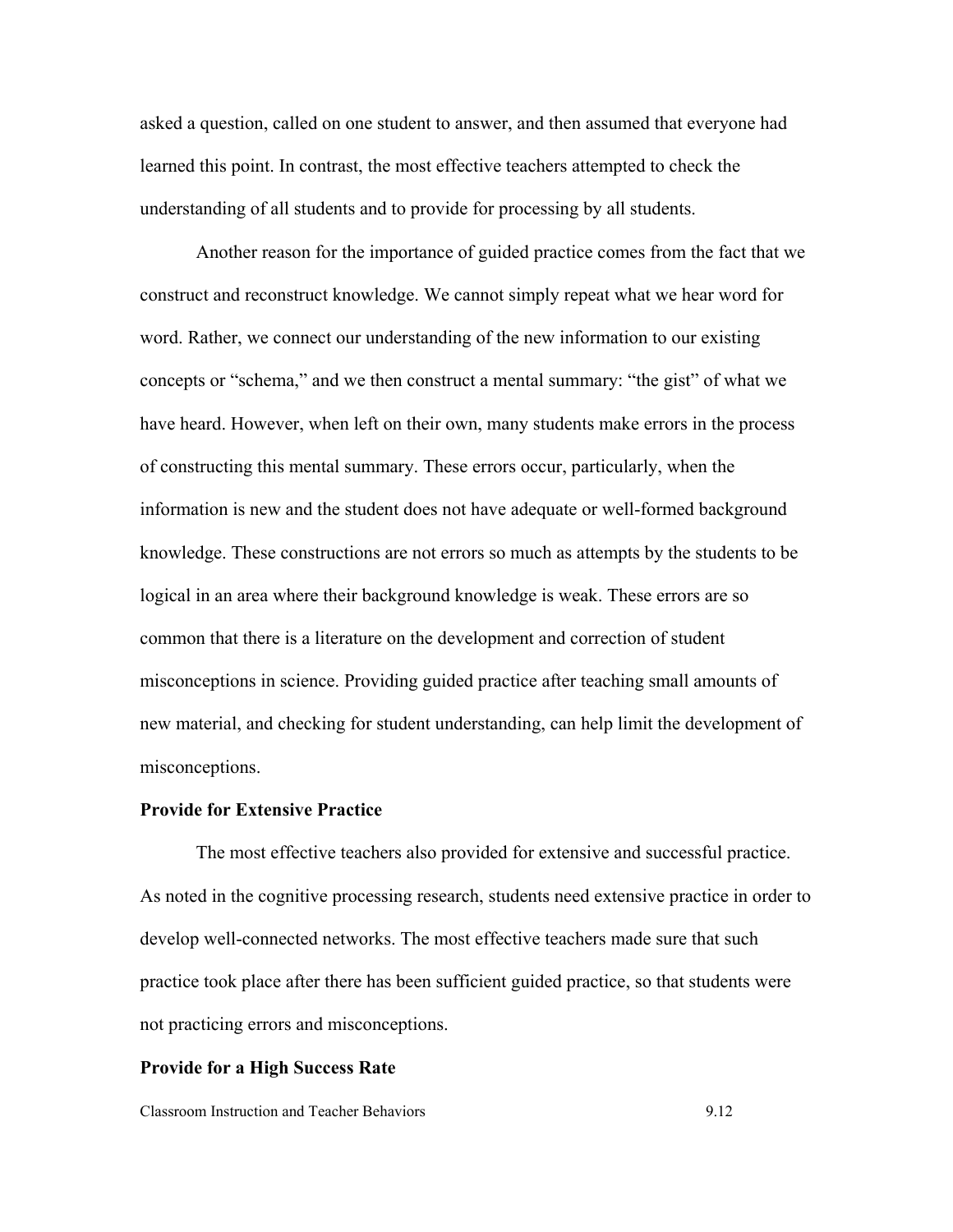In two of the major teacher-effects studies the investigators found that students in classrooms of the more effective teachers had a higher success rate as judged by the quality of their oral responses and their individual work. The need for a high success rate follows from the previous research on the need to provide extensive and successful practice.

Yet, teachers often struggle to obtain a high success rate, particularly when they are teaching whole-class to heterogeneous students. One solution is the above-mentioned "teaching in small steps." Another solution is for students to meet in heterogeneous groups during the independent practice and work problems together. In these settings, students who have learned the material re-explain the material to the other students.

Other schools have dealt with this problem by regrouping students, by achievement, across classrooms, for reading and for mathematics. In such settings, it is easier for the teachers to explain, supervise, and re-teach to the entire class because all the students in this setting are at similar levels.

The need for a high success rate, and the need for students to master one step before they proceed to the next step is the major idea behind Mastery Learning. In Mastery Learning there is explicit provision for bringing all students to mastery on one section of the material before they proceed to the next section.

## **TEACHING COGNITIVE STRATEGIES**

The third, major instructional advance has been the development and teaching of cognitive strategies. Cognitive strategies are guides that support learners as they develop new internal procedures, procedures that enable them to perform higher-level operations in areas such as reading comprehension and scientific problem solving.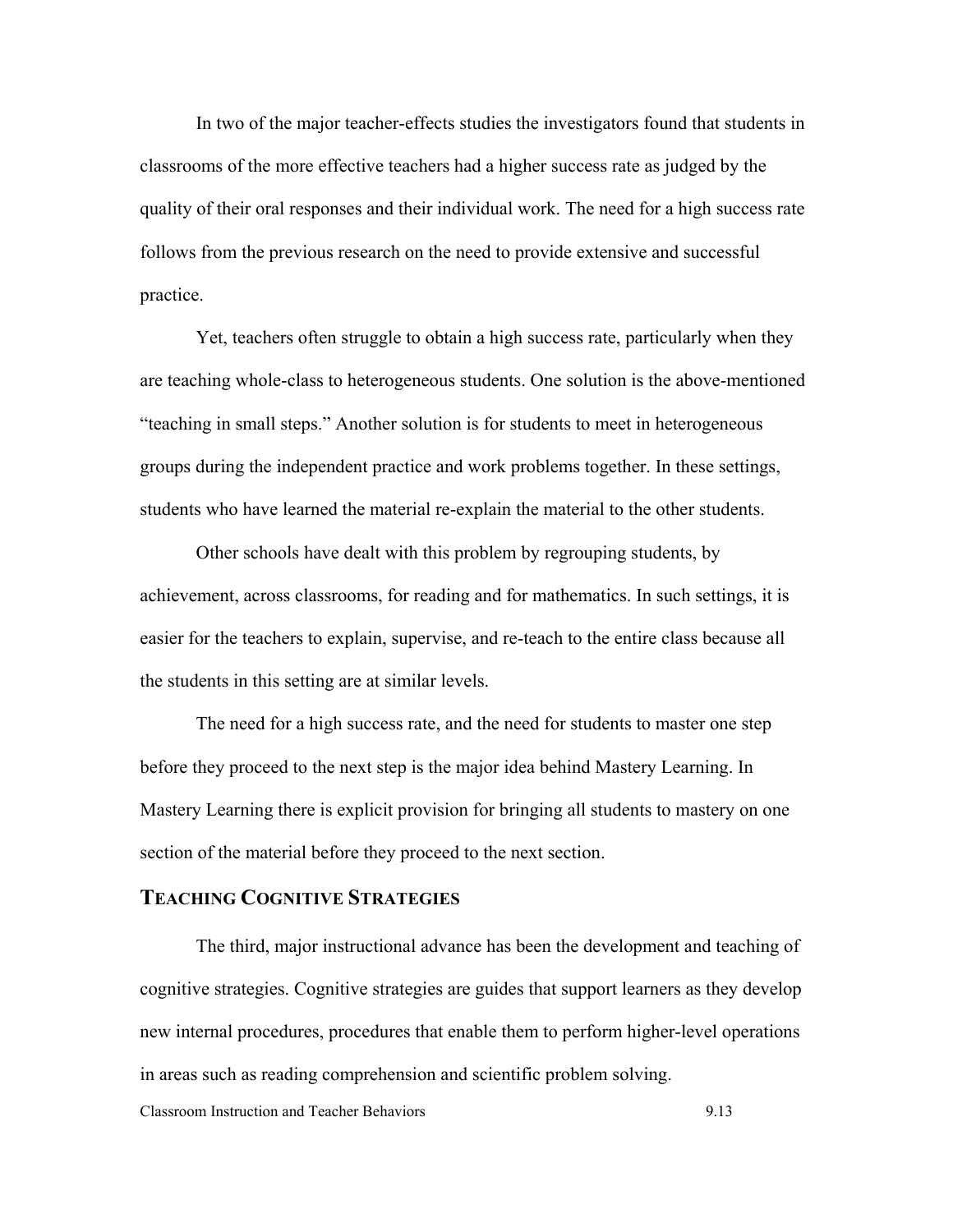Until the late 1970s, students were seldom provided with any help in reading comprehension. Durkin<sup>23</sup> observed 4,469 minutes of reading instruction in fourth-grade classrooms and noted that only 20 minutes of this total was spent in comprehension instruction. Durkin found that teachers spent almost all of the instructional time asking questions, but spent little time teaching students comprehension strategies they could use to answer the questions. Duffy and Roehler<sup>24</sup> noted a similar lack of comprehension instruction in elementary classrooms:

There is little evidence of instruction of any kind. Teachers spend most of their time assigning activities, monitoring to be sure the pupils are on task, directing recitation sessions to assess how well children are doing and providing corrective feedback in response to pupil errors. Seldom does one observe teaching in which a teacher presents a skill, a strategy, or a process to pupils, shows them how to do it, provides assistance as they initiate attempts to perform the task and assures that they can be successful. $25$ 

As a result of these astonishing findings, and as a result of emerging research on cognition and information processing, investigators began to develop and validate cognitive strategies that could help students. For example, one approach that has been used successfully to help students improve their reading comprehension has been to teach students to ask themselves questions about their reading. In these studies students would read passages and use prompts such as "who" and "why" to ask questions about the passage. And, as a result of this practice, comprehension improved when the students were tested on new passages.

What happened? Asking oneself a question, obviously, does not lead directly to improved comprehension on new passages. Rather, it is believed that the process of asking questions changed the way students read – it led them to search the text and combine information – and it was this change in processing that led to improved Classroom Instruction and Teacher Behaviors 9.14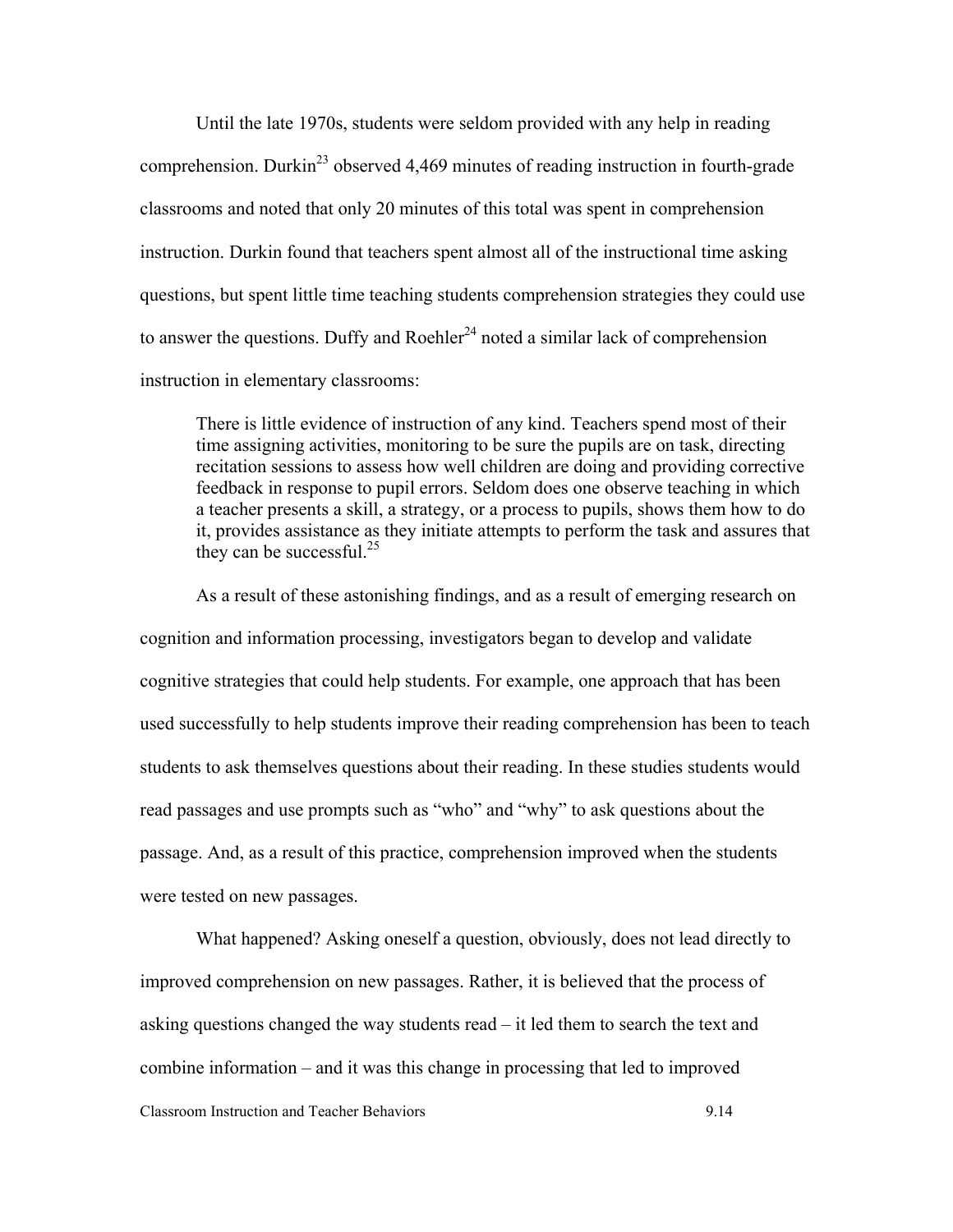comprehension on new passages.

Throughout the 1980s, investigators began to develop and teach students specific cognitive strategies such as question-generation and summarization that could be applied to reading comprehension.<sup>26</sup> Cognitive strategy procedures have also been developed and taught in mathematics problem solving,<sup>27</sup> physics problem solving,<sup>28</sup> and in writing.<sup>29</sup> These intervention studies, in reading, writing, mathematics, and science, together with a description of the cognitive strategies and the instructional procedures were used, has been assembled in an excellent volume by Pressley et al.<sup>[30](#page-30-19)</sup>

The concept of cognitive strategies provides a general approach that can be applied to the teaching of higher-order tasks in the content areas. The profession has made much progress. In place of Durkin's observation that there was little evidence of cognitive strategy instruction in reading, there are now studies that have succeeded in providing instruction in cognitive strategies in a number of content areas.

## **Instructional Elements in Teaching of Cognitive Strategies**

The process of teaching students cognitive strategies is distinctive in that the investigators used a variety of supports, or scaffolds, to teach students to use the strategies. Many of these instructional elements had not appeared in the teacher-effects literature. These elements – which are described in this section – can now be used by teachers, profitably, to help students not only in the learning of cognitive strategies, but also in variety of other learning situations.

#### Scaffolds

Cognitive strategies are taught by providing students with cognitive supports or scaffolds.<sup>31</sup> A scaffold is a temporary support that is used to assist a learner during initial Classroom Instruction and Teacher Behaviors 9.15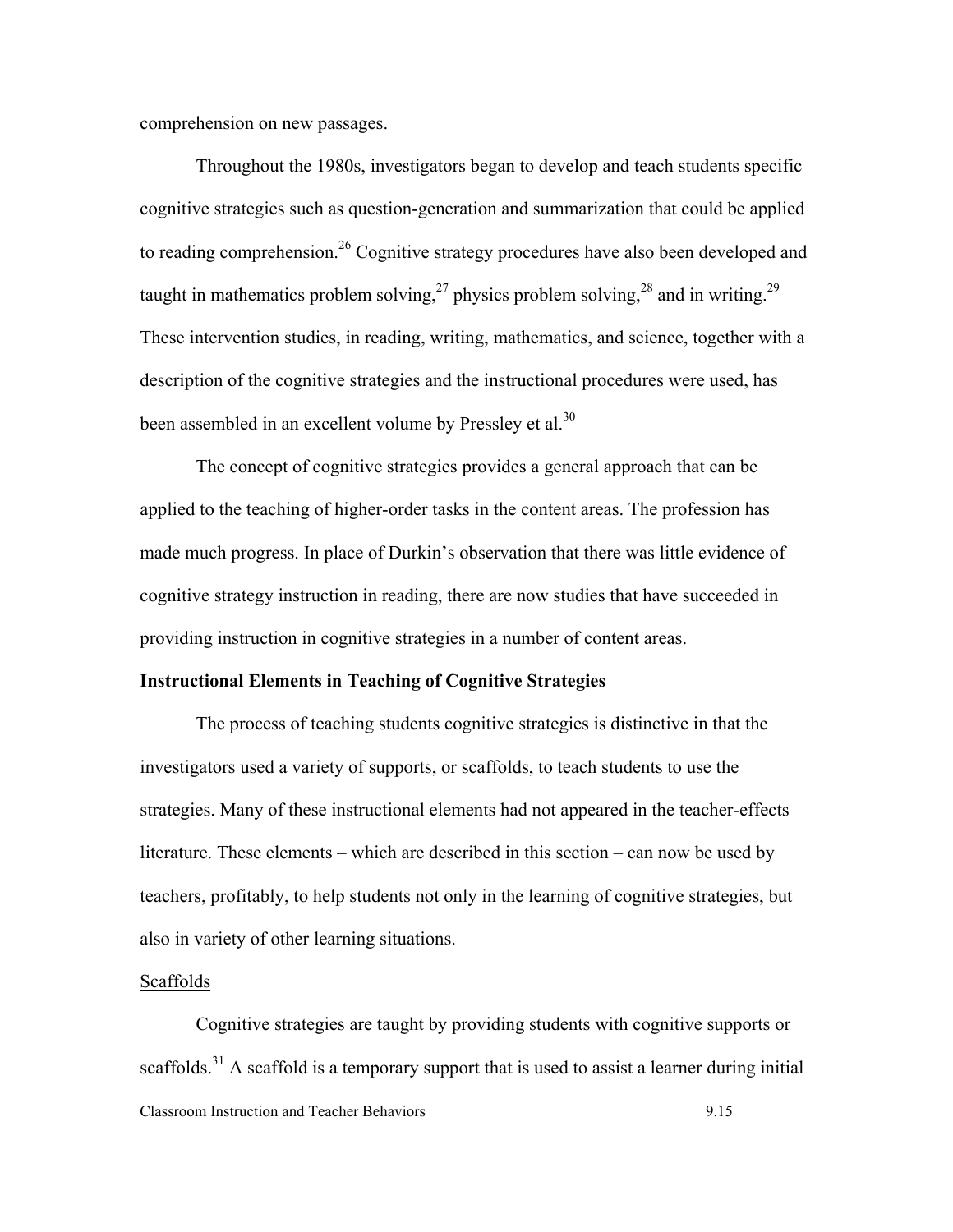learning. Scaffolds operate to reduce the complexities of the problems and break them down into manageable chunks that the child has a real chance of solving.<sup>32</sup> Scaffolds help students bridge the gap between their current abilities and the goal. The scaffolds are gradually withdrawn as learners become more independent, although some students may continue to rely on scaffolds when they encounter particularly difficult problems. Scaffolds include simplified problems, modeling of the procedures by the teacher, thinking aloud by the teacher as he or she solves the problem, prompts, suggestions, and guidance as students work problems. Scaffolds may also be tools, such as cue cards or checklists, or a model of the completed task against which students can compare their work $33$ 

Collins, Brown, and Neuman originated the term Cognitive Apprenticeship to refer to the entire process of teaching cognitive strategies and providing scaffolds to aid students.<sup>34</sup> Students are learning strategies during this apprenticeship that will enable them to become competent readers, writers, and problem solvers. They are aided by a Master who models, coaches, provides supports, and withdraws the supports and scaffolds as the students become independent.

A number of these supports and scaffolds, drawn from the research, are presented here.

## *1) Provide Procedural Prompts That Can Guide Student Processing.*

In these studies, the first step in teaching a cognitive strategy was the development of a procedural prompt.<sup>35</sup> Procedural prompts are concrete aids that supply the students with specific procedures or suggestions that facilitate the completion of the task. Learners can temporarily rely on these hints and suggestions until they create their Classroom Instruction and Teacher Behaviors 9.16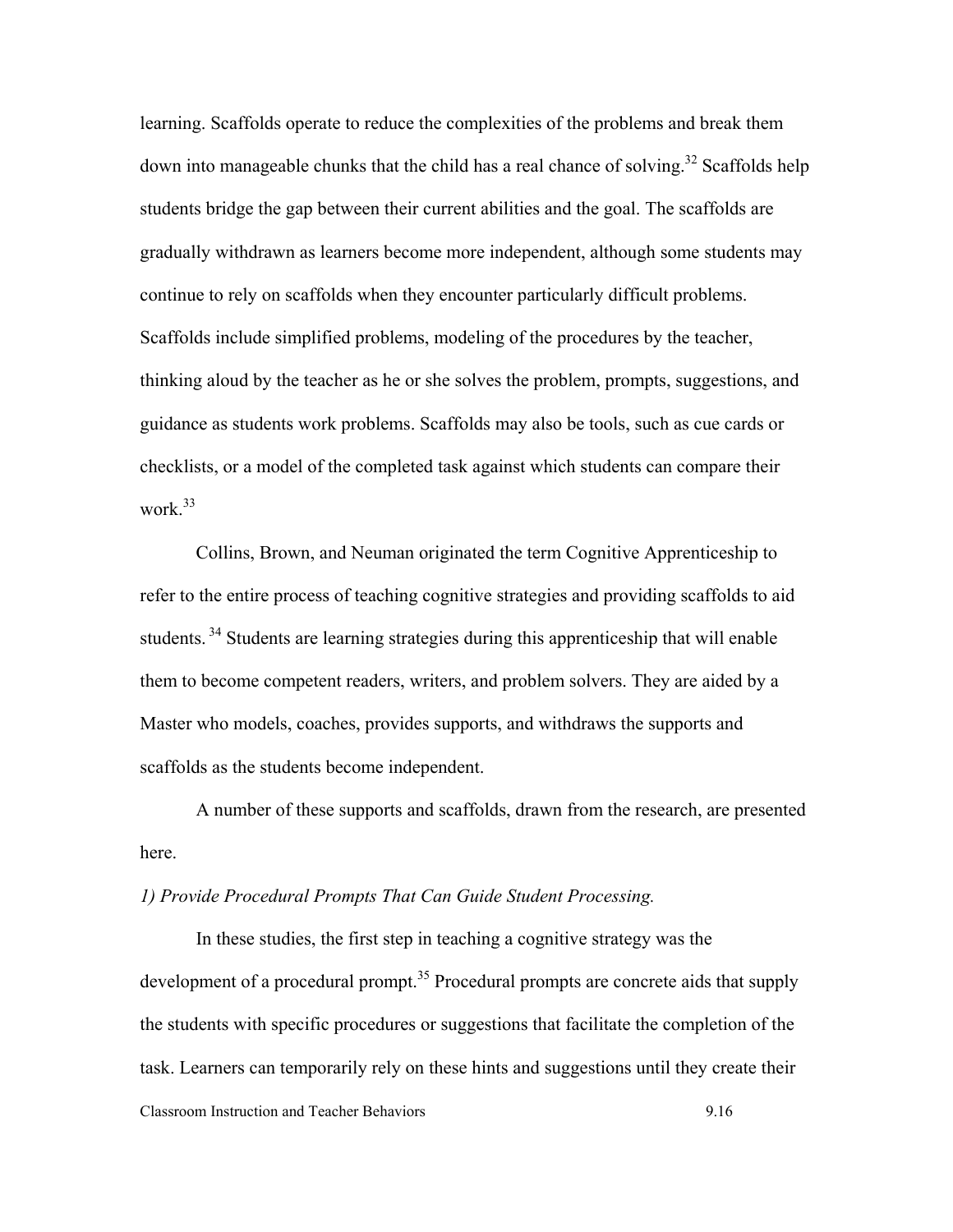own internal structures[.36](#page-30-16)

As noted, the words "who," "what" "why" "where" "when" and "how" are procedural prompts that help students learn the cognitive strategy of asking questions about the material they have read.<sup>37</sup> These prompts are concrete references on which students can rely for support as they learn to apply the cognitive strategy.

Another example of procedural prompts comes from a study by  $King^{38}$  who also taught students to generate questions. In her studies, however, she provided students with a list of question stems:

How are \_\_\_\_\_\_ and \_\_\_\_\_\_ alike? What is the main idea of \_\_\_\_\_\_\_\_? What do you think would happen if \_\_\_\_\_\_\_\_\_? What are the strengths and weaknesses of ? In what way is related to  $\frac{?}{?}$ What do you think causes How does tie in with what we have learned before? What do I (you) still not understand about . . .?

Students practiced in groups, using these stems to ask each other questions about passages. King found that students who practiced using these prompts were superior to control students in comprehension of new material. Apparently, using these stems to develop and answer questions led the students to develop new internal approaches to reading text, and these approaches helped them when they now read new material.

Classroom Instruction and Teacher Behaviors 9.17 A wide variety of excellent procedural prompts have been developed for reading comprehension, for writing, and for vocabulary. Investigators have also developed a number of "concept maps" and "graphic organizers" that have been shown to help students learn from text. Twenty-four of these procedural prompts and details on their use – mostly derived from successful studies – have been assembled in a useful book published by the Wisconsin State Department of Public Instruction.<sup>39</sup>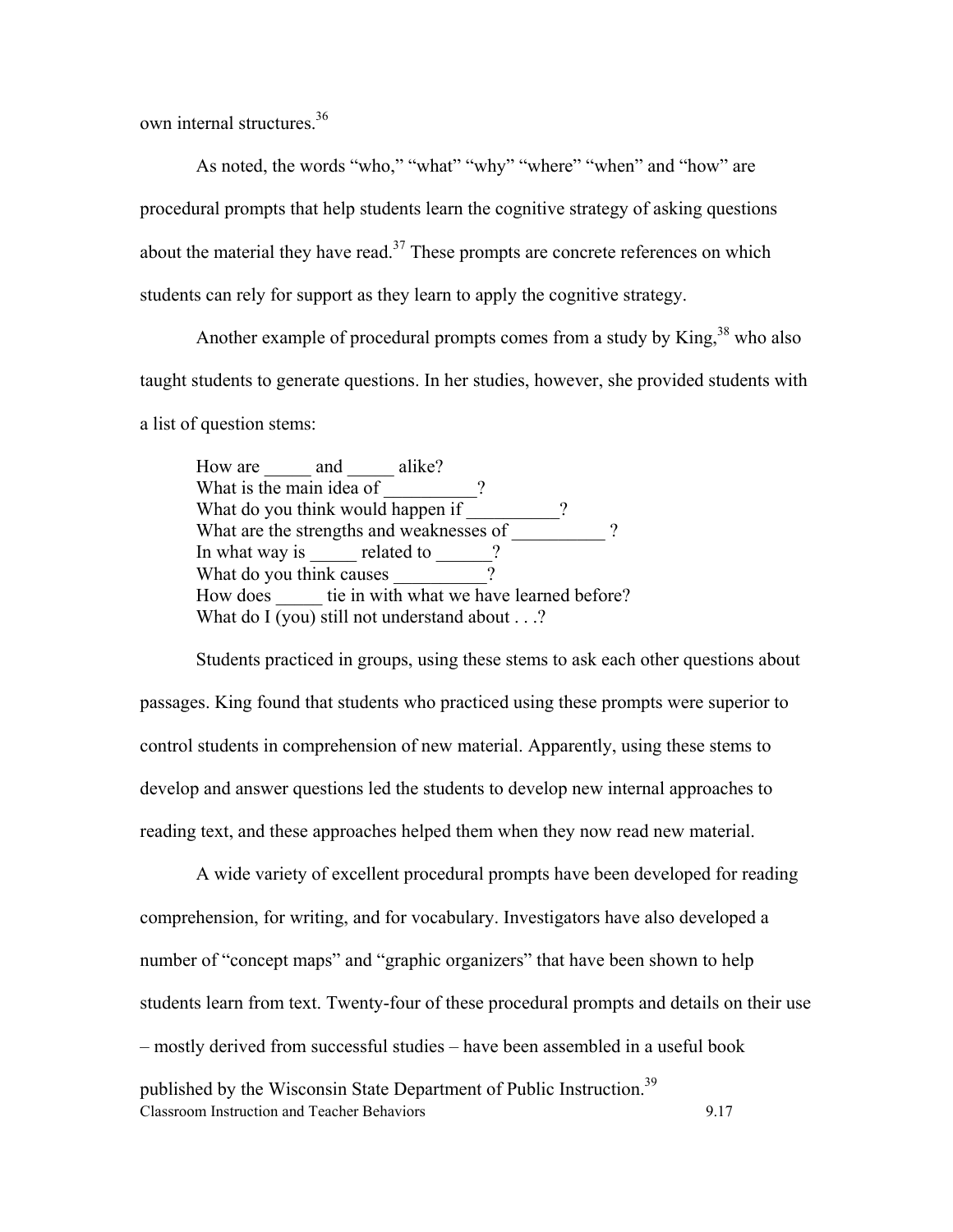## *2) Demonstrate use of the prompt through modeling and thinking aloud.*

On one hand, demonstration of use of the procedural prompts is similar to traditional demonstrations by a teacher. What is new is the addition of two cognitive supports: modeling of the cognitive strategy, and "thinking aloud" that provides an insight into how experts solve problems. These supports would seem useful in a variety of instructional situations.

## Provide Models of the Appropriate Responses

The literature on cognitive strategies has introduced us to the concept of a teacher modeling appropriate responses. Excellent teachers have undoubtedly modeled difficult learning for centuries, but it was the cognitive strategy literature that highlighted this important instructional procedure.

As noted, prompts were "who," "what" and "where," then a teacher would model questions starting with those words. This modeling occurred at the start of the lessons and also during the lesson when students were having problems developing questions.<sup>40</sup>

Modeling is particularly appropriate when using prompts for writing essays or arguments. The author once watched a class where the teacher spent the entire period modeling and leading the class as he completed an essay prompt using material from the play *Macbeth*, which the class had read and discussed. The next day, he led the class as they completed the prompt using a second argument. The third day, he supervised the students as they worked alone and used the prompt to develop a third argument.

## Think Aloud, as Choices are Being Made

Another scaffold, similar to modeling, is thinking aloud: literally vocalizing the internal thought processes one goes through when using the cognitive strategy. A teacher Classroom Instruction and Teacher Behaviors 9.18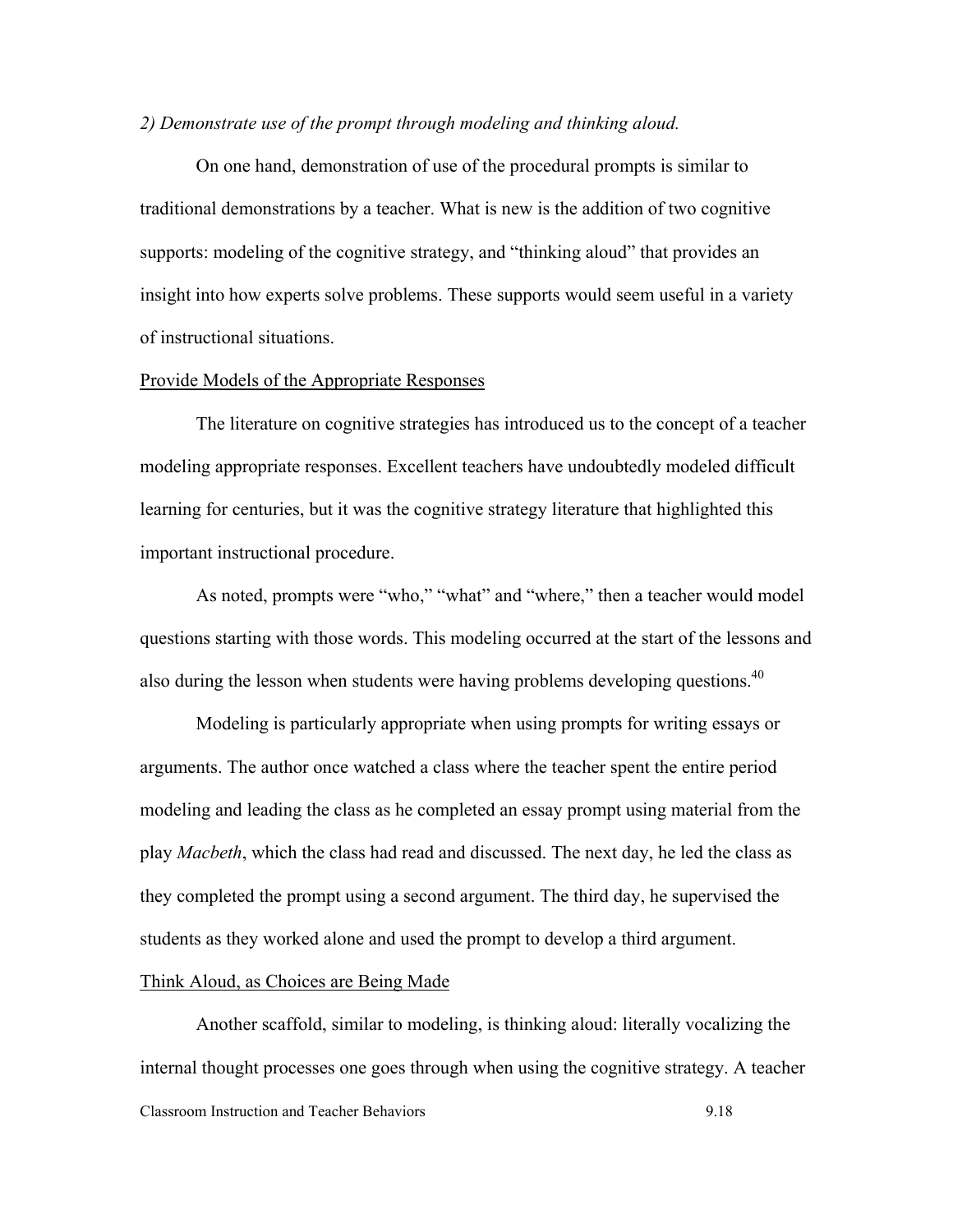might think aloud while summarizing a paragraph – illustrating the thought processes that occur as one first determines the topic of the paragraph then uses the topic to generate a summary sentence.

Thinking aloud by the teacher and more capable students provides novice learners with a way to observe "expert thinking" that is usually hidden from the student. Garcia and Pearson (1990) refer to this process as the teacher "sharing the reading secrets" by making them overt.<sup>41</sup> Indeed, identifying the hidden strategies of experts so that they can become available to learners has become a useful area of research.<sup>42</sup>

Anderson<sup>43</sup> worked with adolescent readers who were competent decoders but poor in comprehension. These readers were reluctant to identify or to attempt to solve problems that occurred during their reading. The students met in groups, read somewhat difficult passages, and attempted to make sense of the passages. Anderson illustrated the procedure she was trying to teach by modeling how one might attempt to clarify a difficult passage:

I don't get this. It says that things that are dark look smaller. I know that a white dog looks smaller than a black elephant, so this rule must only work for things that are about the same size. Maybe black shoes would make your feet look smaller than white ones would.

Anderson also modeled how they might summarize important information:

I'll summarize this part of the article. So far, it tells where the Spanish started in North America and what parts they explored. Since the title is "The Spanish in California," the part about California must be important. I'd sum up by saying that Spanish explorers from Mexico discovered California. They didn't stay in California, but lived in other parts of America. These are the most important ideas so far.

*3) Guide Initial Practice through Techniques That Reduce the Difficulty of the Task.* 

Typically, after the modeling, the teacher guided students during their initial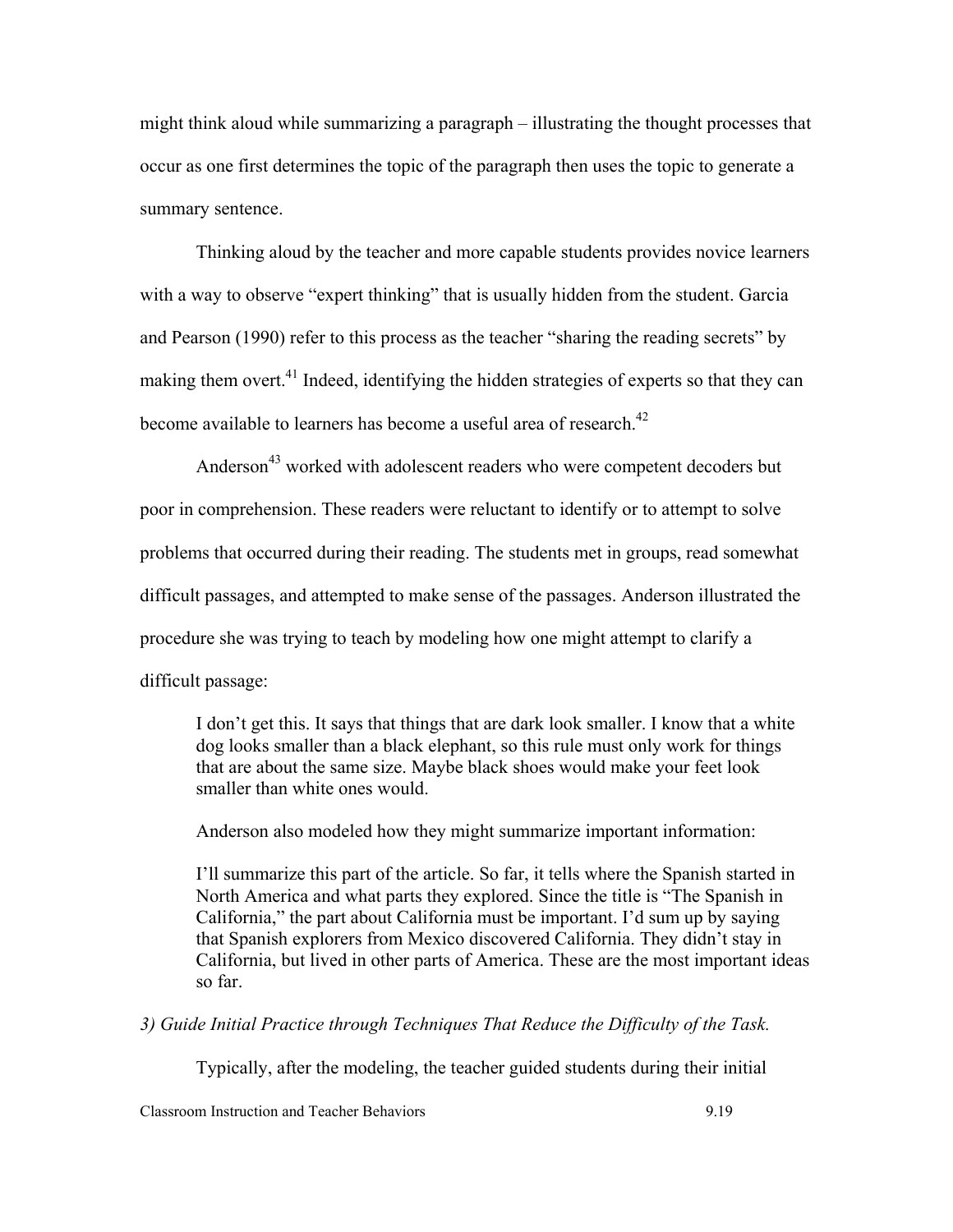practice. As they worked through text, the teacher gave hints, reminders of the prompts, reminders of what was overlooked, and suggestions of how something could be improved.<sup>[44](#page-30-11)</sup>

Much of this guided practice is similar to the guided practice that emerged from the teacher effects research.<sup>45</sup> Now, however, the guided practice is being applied to the learning of higher-level tasks. A number of investigators also developed procedures that facilitate practice by reducing the initial demands on the students. These procedures, described next, would seem useful for teaching a variety of skills, strategies, and concepts, not just those illustrated here.

## Regulate the Difficulty of the Task

One approach to guided practice has been to regulate the difficulty of the material by having the students begin with simpler material and then gradually move to more complex materials. For example, when Palincsar taught students to generate questions, the teacher first modeled how to generate questions about a single sentence.<sup>46</sup> This was followed by class practice. Next, the teacher modeled and provided practice on asking questions after reading a paragraph. Finally, the teacher modeled and then the class practiced generating questions after reading an entire passage. Similar procedures were used by other investigators.<sup>47</sup>

The same simple to complex procedure was used to teach the strategy of summarizing.<sup>48</sup> Students first learned to write summaries of single paragraphs, and then progressed, with guidance and modeling from the teacher, to producing a summary of longer passages.

In another study where summarization was taught, the initial difficulty was Classroom Instruction and Teacher Behaviors 9.20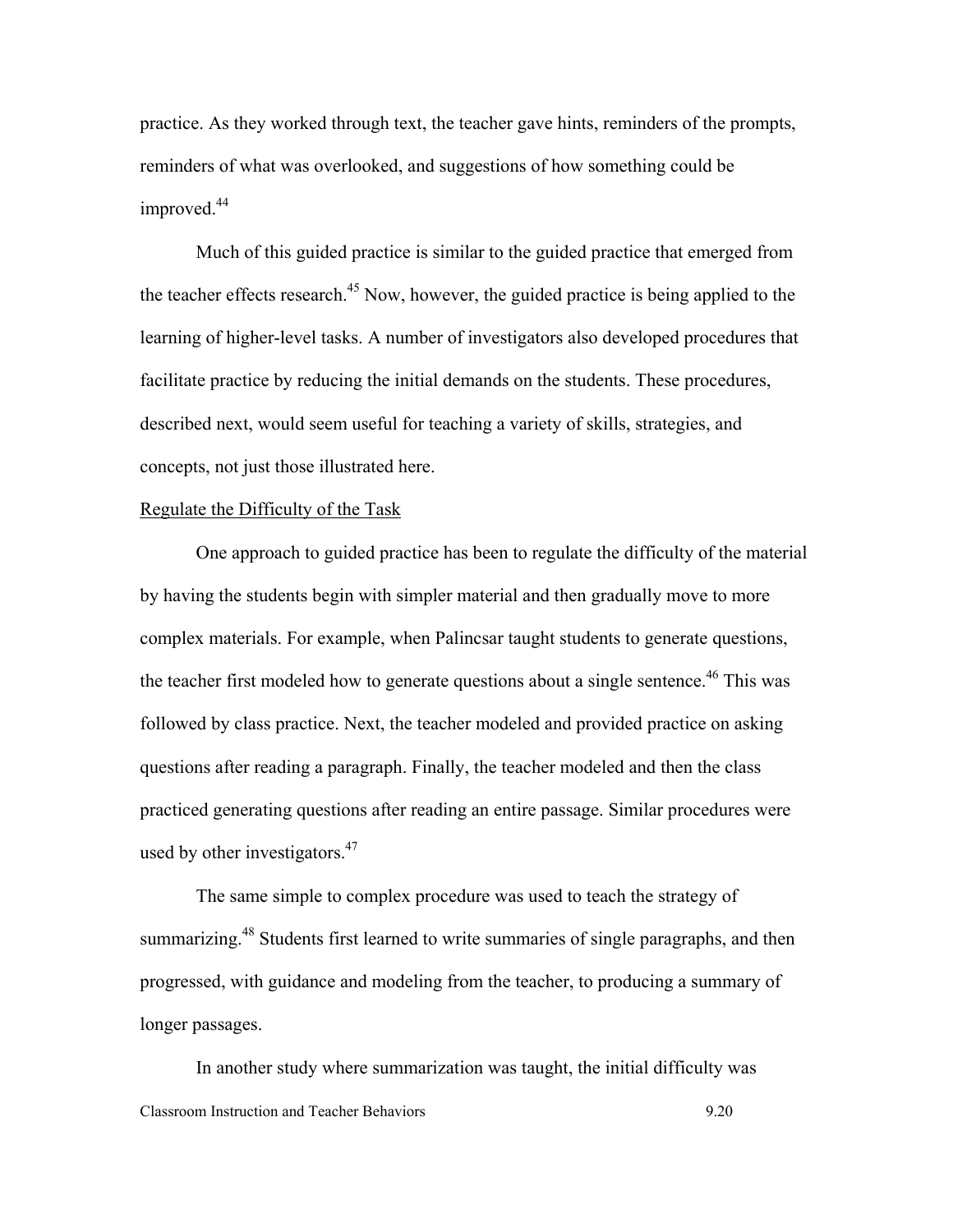reduced by starting the practice with material that was one or two grade levels below the students' reading level.<sup>49</sup> In a study by Blaha,<sup>50</sup> the teacher divided up the strategy. She first taught a part of a strategy, then guided student practice in first identifying and then applying the strategy. After that, the teacher taught the next part of the strategy, and guided student practice. Finally, the parts of the strategy were combined. In many of these studies, the prompts were diminished after students had learned the task. In all these examples, the initial difficulty of the higher-level task was reduced by beginning with simpler materials or by teaching the strategy in small steps.

## Anticipate and Discuss Potential Difficulties

One characteristic of experienced teachers is their ability to anticipate student errors prior to instruction and then focus instruction around these potential problems. This practice occurred in some of these studies. For example, in a study by Palincsar the teacher anticipated the inappropriate questions that students might generate.<sup>51</sup> After the students had read a paragraph, the students were shown a question that was too narrow, that focused only on a small detail, and the students discussed why it was a poor question. The teacher then showed the students a question that could not be answered by the information provided in the paragraph, and the students discussed why it was a poor question. They continued through the exercise discussing whether each question was too narrow, too broad, or appropriate.

## Provide a Cue Card when Appropriate

Another support used in these studies was providing a cue card containing the procedural prompt. A cue card might support a student during initial learning by reducing the strain upon the working memory. In a number of studies, the students were given Classroom Instruction and Teacher Behaviors 9.21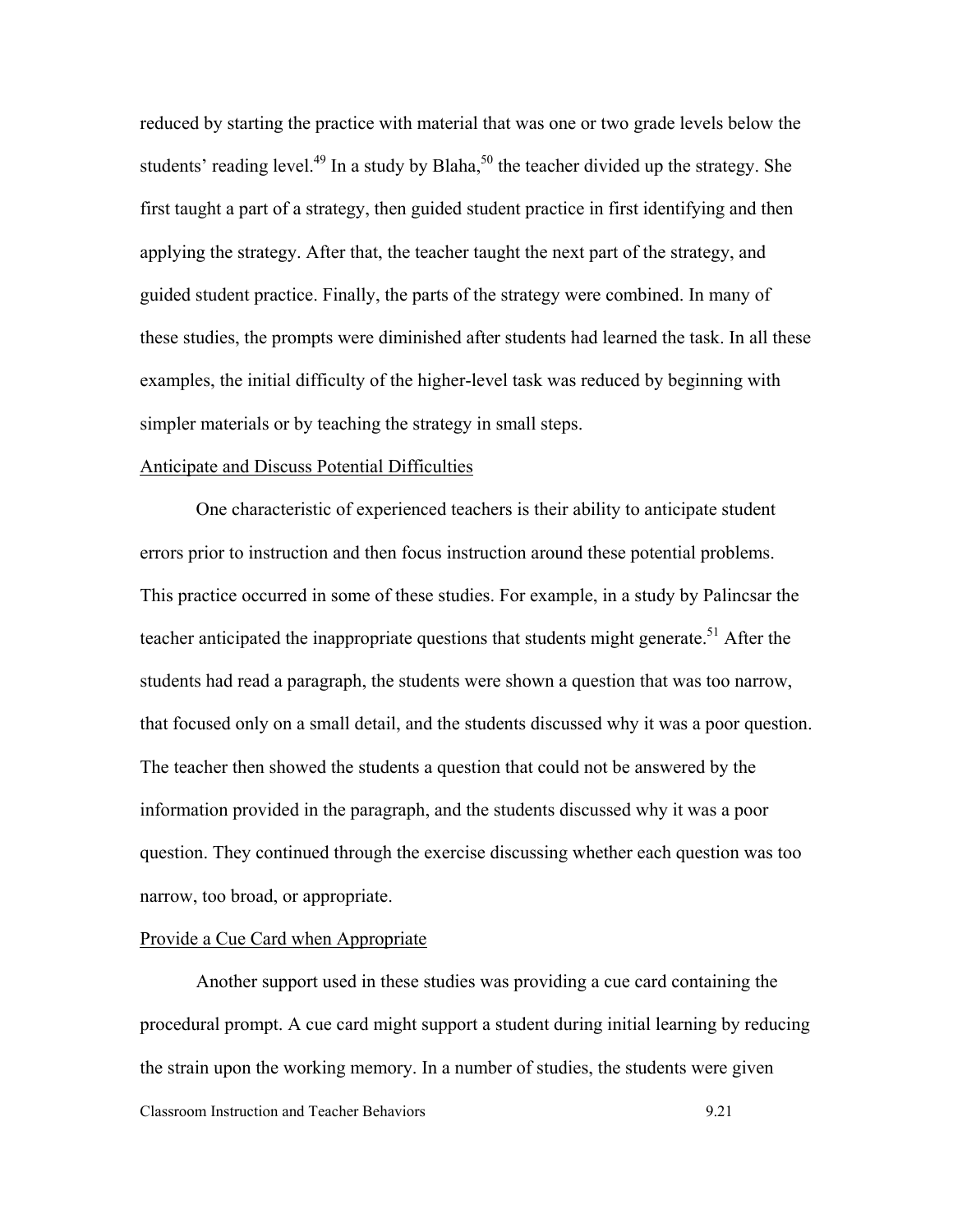cards that contained the procedural prompts. In all these studies, the investigators modeled the use of the cue card.

*4) Provide Feedback and Self-Checking Procedures.* 

Teacher feedback and corrections occurred during the guided practice as students attempted to generate questions. Feedback typically took the form of hints, questions, and suggestions.

## Provide and Teach a Checklist

In some of the studies, students were taught to use another scaffold, a selfevaluation checklist. In a study by Davey and McBride<sup>52</sup> a self-evaluation checklist was introduced in the fourth of five instructional sessions. The checklist listed the following questions:

How well did I identify important information? How well did I link information together? How well could I answer my questions? Did my "think questions" use different language from the text? Did I use good signal words?

In another study<sup>53</sup> the students were taught specific rules to discriminate a

question from a non-question and a good question from a poor one:

A good question starts with a question word. A good question can be answered by the story. A good question asks about an important detail of the story.

## Provide Models of Expert Work

In some studies, students would view an expert's model after they had completed

their own work.<sup>54</sup> The intent of this model was to enable the students to compare their

efforts with that of an expert.<sup>55</sup>

#### Suggest Fix-Up Strategies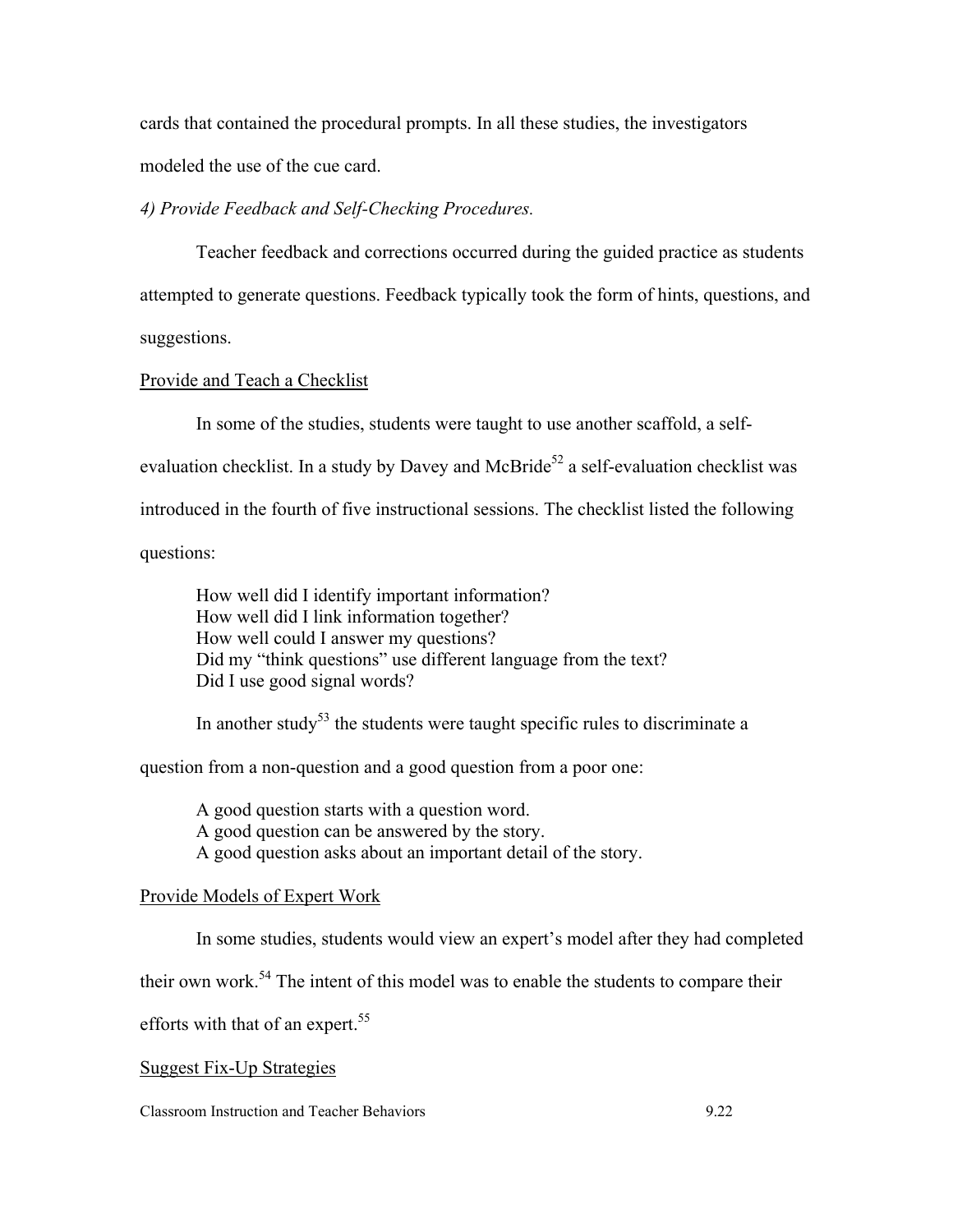Fix-up strategies are strategies students learn to use when their writing or reading or project is not going well. In two studies, student reading comprehension improved when they were taught fix-up strategies.<sup>56</sup> Some of the fix-up strategies that were taught included:

Re-read the difficult portion of the text. Read ahead to see if the problems clear up. Formulate the difficulty as a problem.

These strategies came from studies of expert readers, and teaching these strategies resulted in improved comprehension.

## Feedback in Groups

Another form of guided practice occurred when students met in small groups of two to six, without the teacher, and practiced asking, revising, and correcting questions and provided support and feedback to each other.<sup>57</sup> Such groupings allow for more support when revising questions and for more practice than can be obtained in a wholeclass setting. Nolte and Singer applied the concept of diminishing support to the organization of groups.<sup>58</sup> Students first spent three days working in groups of five or six, followed by three days working in pairs, and then began to work alone.

## *5) Provide Independent Practice with New Examples*

Extensive and successful independent practice is required for learning cognitive strategies. Such practice can lead to "automatic responding," which means that the students use the strategy automatically and do not have to stop to recall it. Another result of extensive practice is "unitization" of the strategy, that is, the blending of elements of the strategy into a unified whole. This extensive practice, and practice with a variety of material, also frees the learning from its original limited context so that it can be applied Classroom Instruction and Teacher Behaviors 9.23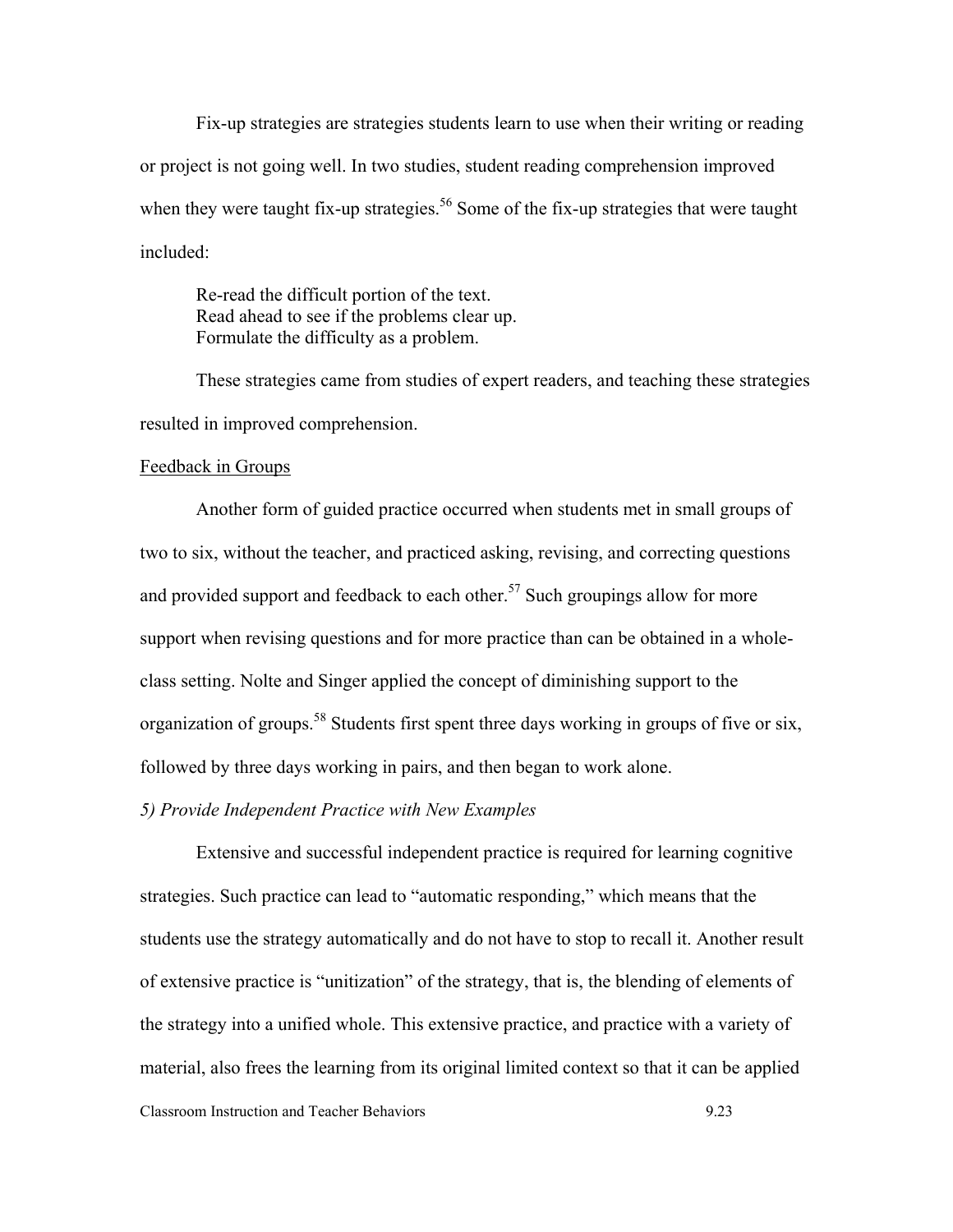easily and unconsciously to various situations.<sup>59</sup> One can also practice transfer during independent practice. For example, in a study by  $Dermody^{60}$  the last phase of the study involved application of cognitive strategy to a different content area than was used for the original instruction.

#### Increase Student Responsibilities

As students become more competent during guided practice and independent practice, the teacher diminishes the use of models and prompts and other scaffolds, and also diminishes the support offered by other students. The responsibilities of the individual student and the complexity and difficulty of the material are gradually increased. In reading, for example, one begins with well-organized, reader-friendly material and then increases the difficulty of the material. That way, students receive practice and support in applying their strategies to the more difficult material they can expect to encounter in their regular reading.

#### Assess Student Mastery

After guided practice and independent practice, some of the studies assessed whether students had achieved a mastery level, and provided for additional instruction if that level had not been reached. On the fifth and final day of instruction, Davey and McBride required students to generate three acceptable questions for each of three passages and re-teaching was provided.<sup>61</sup> Smith stated that student questions at the end of a story were compared to model questions, and re-teaching took place when necessary.<sup>62</sup> Wong, Wong, Perry, and Sawatsky required that students achieve mastery in applying the self-questioning steps; students had to continue doing the exercises, with assistance, until they achieved mastery.<sup>63</sup> Unfortunately, the other studies cited in this review did not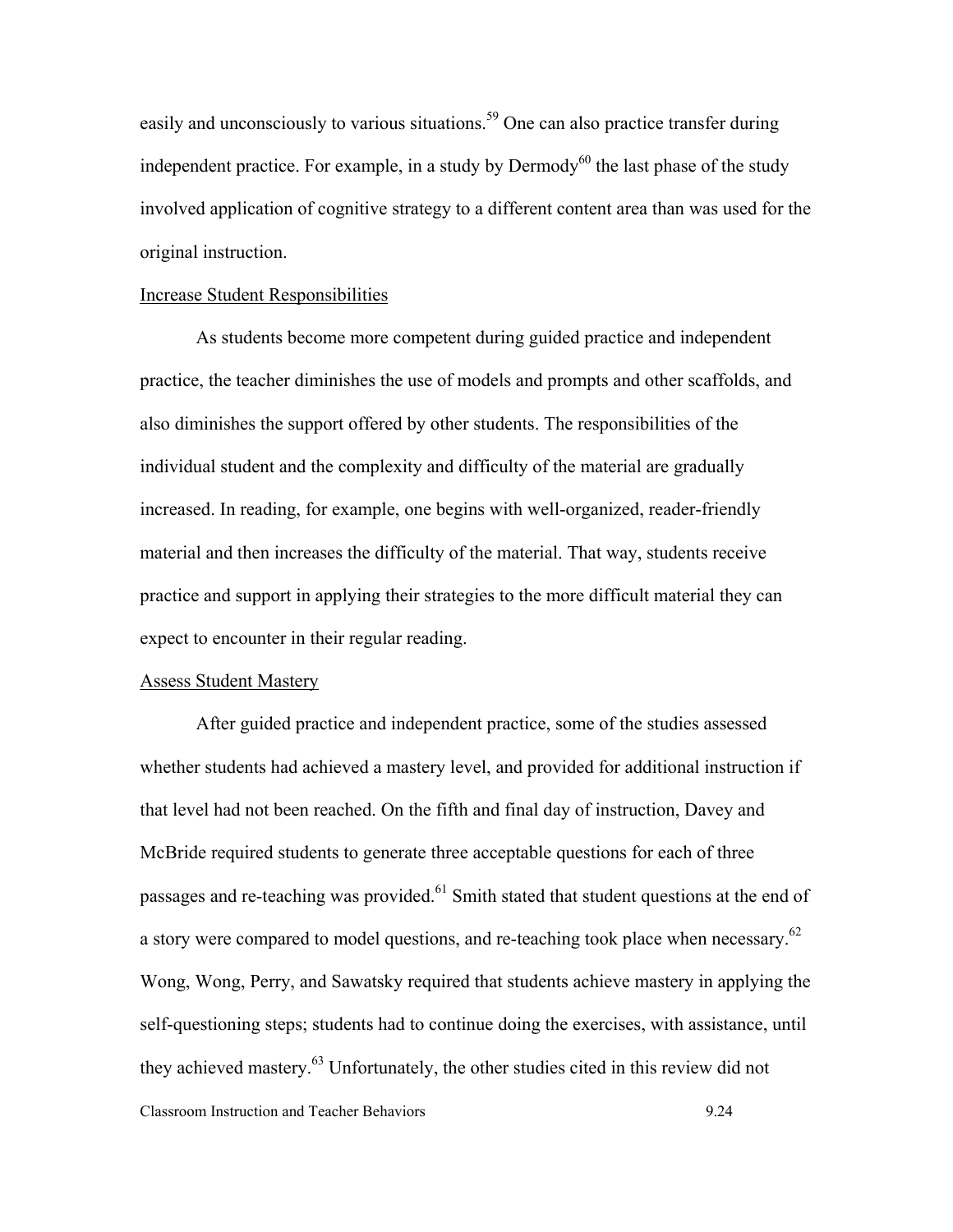report the level of mastery students achieved in generating questions.

## **Table 2**

**INSTRUCTIONAL ELEMENTS IN TEACHING COGNITIVE STRATEGIES.** 

- **1. Provide procedural prompts that can guide student processing.**
- **2. Demonstrate the use of the prompts through modeling and thinking aloud.**
- a) Model the use of the prompt.
- b) Think aloud as choices are being made.
- **3. Guide initial practice.**
- a) Regulate the difficulty of the task.
- b) Anticipate and discuss potential difficulties.
- c) Provide a cue card when appropriate.
- **4. Provide feedback and self-checking procedures.**
- a) Provide and teach a checklist.
- b) Suggest fix-up strategies.
- c) Arrange for feedback in groups.
- **5. Provide independent practice with new examples.**
- a) Increase student responsibility.
- b) Assess student mastery

## **RECOMMENDATIONS**

Since the publication of the first *Handbook of Research on Teaching*<sup>64</sup> nearly 40

years ago, and with the investment of public and private funds in research, we have undertaken an extensive program of research and development in education. The profession has come a long way. How might the results from these three areas of research fit together?

The research on cognitive processing underlies a major goal of education: helping students develop well-organized knowledge structures. In well-organized structures the parts are well-organized, the pieces are well-connected, and the bonds between the connections are strong.

We also know something about how to help students acquire these structures.

• Present new material in small steps so that the working memory does not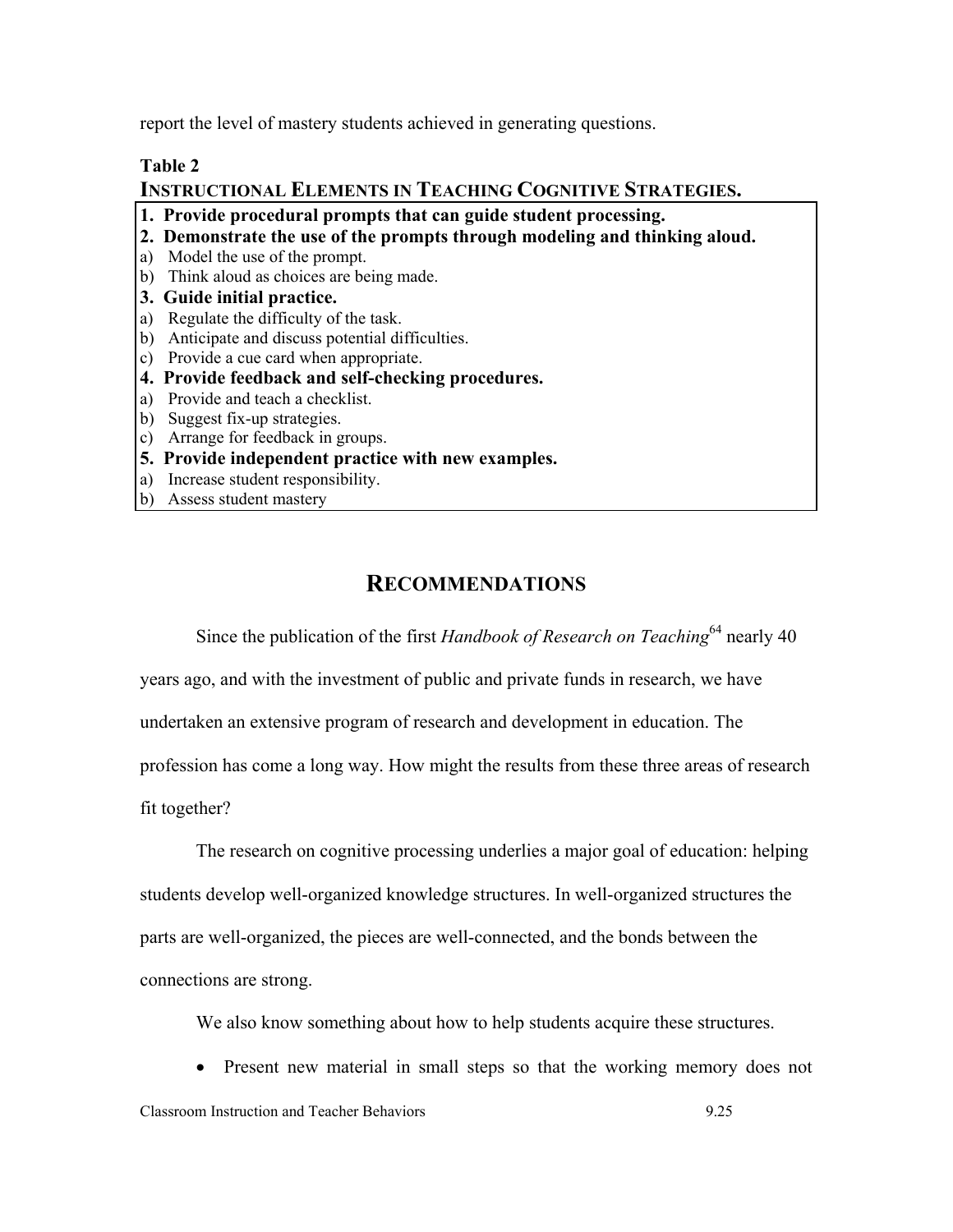become overloaded.

- Help students develop an organization for the new material.
- Guide student practice by supporting students during initial practice, and providing for extensive student processing.
- When teaching higher-level tasks, support students by providing them with cognitive strategies.
- Help students learn to use the cognitive strategies by providing them with procedural prompts and modeling the use of these procedural prompts.
- Provide for extensive student practice.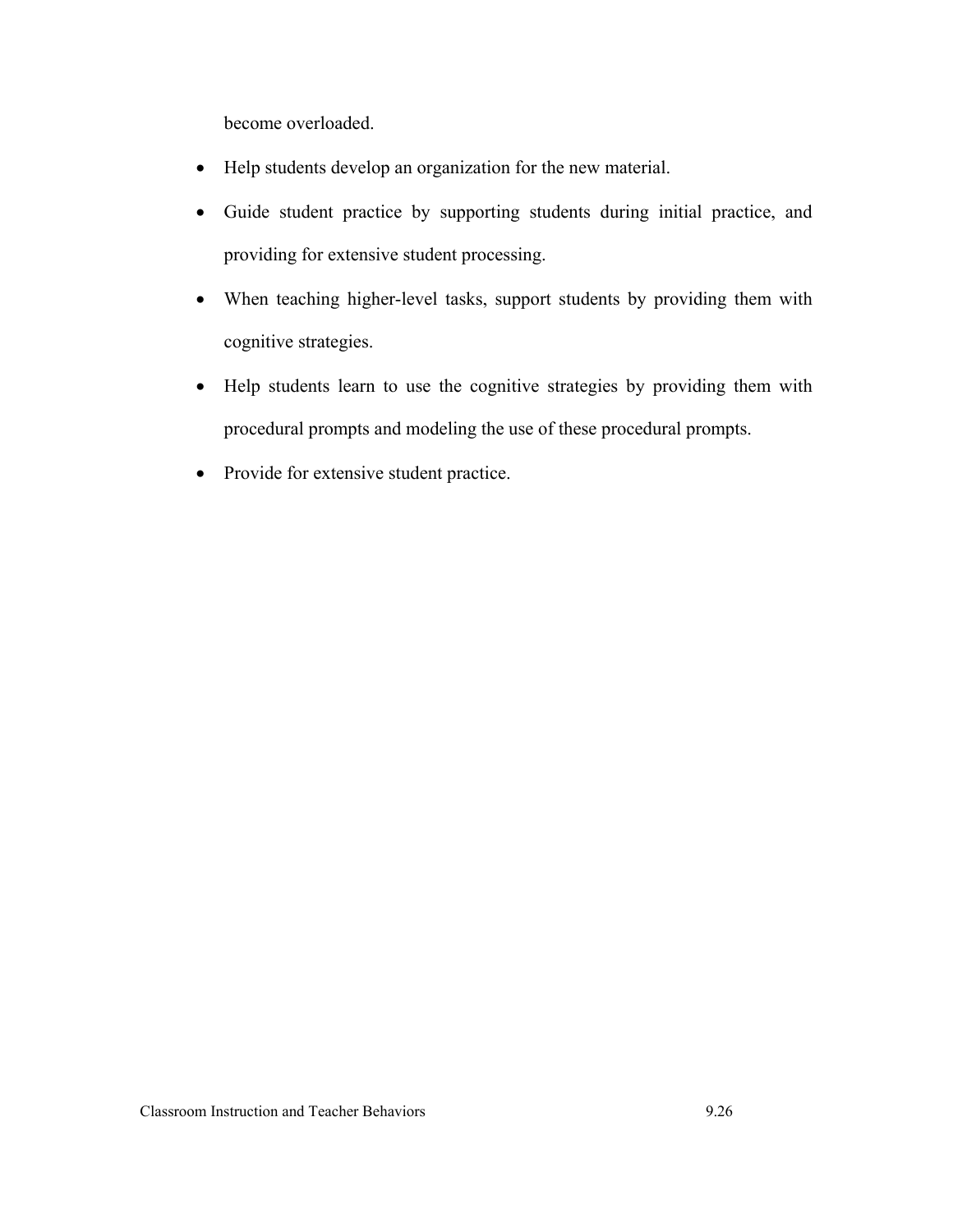#### **REFERENCES**

- 1 H. A. Simon and J. R. Hayes, "The Understanding Process: Problem Isomorphs," *Cognitive Psychology* 8, no. 2 (1976): 165-190.
- 2 W. G. Chase and M. T. H. Chi, " Cognitive Skill: Implications for Spatial Skill in Large-scale Environments, " in *Cognition, Social Behavior, and Environment*, ed. J. Harvey (Potomac, MD: Erlbaum 1980), 12.
- 3 M. Pressley and C. B. McCormick, *Advanced Educational Psychology For Educators, Researchers, And Policy Makers* (New York: Harper Collins, 1995): 48-109.
- 4 Ibid.

 $\overline{a}$ 

- 5 A. S. Palincsar and A. L. Brown, "Reciprocal Teaching of Comprehension-fostering and Comprehension-monitoring Activities," *Cognition and Instruction* 2 (1984): 117-175.
- 6 B. J. Guzzetti, T. E. Snyder, and G. V Glass, "Promoting Conceptual Change in Science: Can Texts be Used Effectively?" *Journal of Reading* 35 (1992): 642-649.
- 7 J. A. Stallings and D. H. Kaskowitz, *Follow Through Classroom Observation Evaluation (1972-1973)* (Menlo Park, CA: Stanford Research Institute, 1974).
- 8 R. S. Soar, *An Integrative Approach to Classroom Learning* (Philadelphia: Temple University, 1966), ERIC, ED 033749.
- 9 R. S. Soar and R. M. Soar, *Classroom Behavior, Pupil Characteristics, and Pupil Growth for the School Year and the Summer* (Gainesville: University of Florida, Institute for Development of Human Resources, 1973).
- 10 R. S. Soar, *Follow-Through Classroom Process Measurement and Pupil Growth (1970-1971)* (Gainesville: University of Florida, Institute for Development of Human Resources, 1973), ERIC, ED 106297.
- 11 A. S. Barr, "The Measurement and Prediction of Teaching Efficiency: A Summary of the Investigations," *Journal of Experimental Education* 16 (1948): 203-283.
- 12 N. A. Flanders, *Teacher Influence, Pupil Attitudes and Achievement* (Minneapolis: University of Minnesota, 1960).
- 13 D. M. Medley and H. E. Mitzel, "Some Behavioral Correlates Of Teacher Effectiveness," *Journal of Educational Psychology* 50 (1959): 239-246.
- 14 Stallings and Kascowitz.
- 15 T. Good and D. Grouws, "Teaching Effects: A Process-Product Study of Fourth Grade Mathematics Classrooms, " *Journal of Teacher Education* 28 (1977): 49-54.
- 16 J. Brophy and C. Evertson, *Learning From Teaching: A Developmental Perspective* (Boston, MA: Allyn & Bacon, 1976).
- 17 B. Rosenshine, *Teaching Behaviors and Student Achievement* (Slough, England: National Federation for Eucational Research, 1971).
- 18 J. Brophy and T. Good, "Teacher Effects Results," in *Handbook of Research on Teaching*, 3rd ed., ed. M. C. Wittrock (New York: Macmillan, 1986).
- 19 N. L. Gage and M. C. Needles, "Process-Product Research on Teaching: A Review Of Criticisms," *Elementary School Journal* 89 (1989): 253-300.
- 20 B. Rosenshine and R. Stevens, "Teaching Functions," in *Handbook of Research on Teaching*, 3rd ed., ed. M. C. Wittrock (New York: Macmillan, 1986).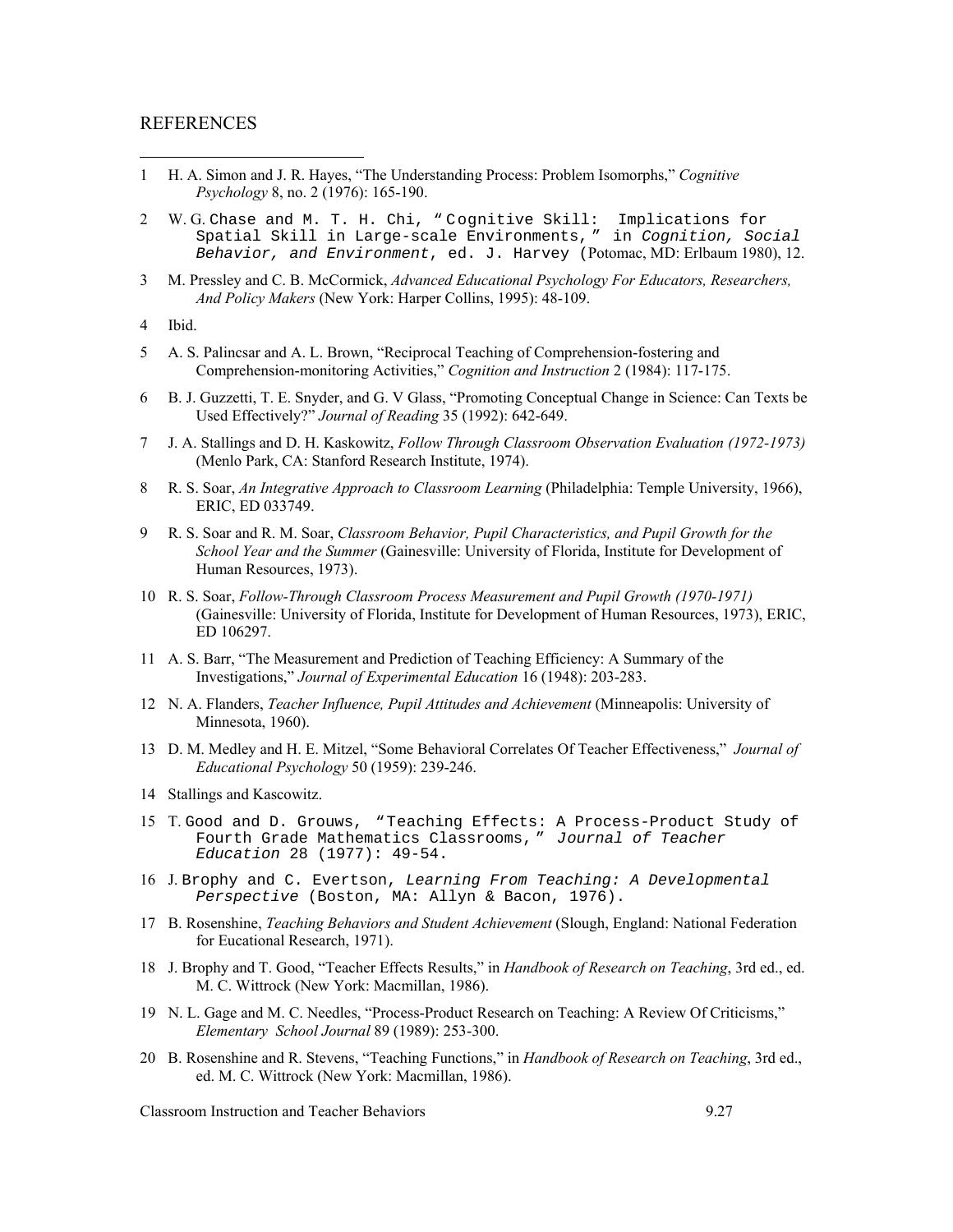- 22 M. Hunter, *Mastery Teaching* (El Segunda, CA.: TIP Publications, 1982).
- 23 D. Durkin, "What Classroom Observations Reveal About Reading Comprehension," *Reading Research Quarterly* 14 (1979): 581-544.
- 24 G. Duffy and L. R. Roehler, "Improving Reading Instruction Through The Use Of Responsive Elaboration," *The Reading Teacher* 40 (1987): 514-521.

- 26 S. C. Paris, D. R. Cross, and M. Y. Lipson, "Informed Strategies for Learning: A Program to Improve Children's Reading Awareness and Comprehension," *Journal of Educational Psychology* 76 (1984): 1239-1252.
	- T. E. Raphael and P. D. Pearson, "Increasing Student Awareness of Sources of Information for Answering Questions," *American Educational Research Journal* 22 (1985): 217-237.
	- D. E. Alvermann, "The Compensatory Effect of Graphic Organizers on Descriptive Text," *Journal of Educational Research* 75 (1981): 44-48.
- 27 A. H. Schoenfeld, *Mathematical Problem Solving* (New York: Academic Press, 1985).
- 28 J. H. Larkin and F. Reif, "Analysis and Teaching of a General Skill for Studying Scientific Text," *Journal of Educational Psychology* 72 (1976): 348-350.
- 29 C. S. Englert and T. E. Raphael, "Developing Successful Writers Through Cognitive Strategy Instruction," in *Advances in Research on Teaching, Volume I*, ed. J. Brophy (Newark, NJ: JAI Press, 1989).
	- M. Scardamalia and C. Bereiter, "Fostering the Development of Self-Regulation in Children's Knowledge Processing," in *Thinking And Learning Skills: Research And Open Questions*, eds. S. F. Chipman, J. W. Segal, and R. Glaser (Hillsdale, NJ: Lawrence Erlbaum Associates, 1985).
- 30 M. Pressley et al., *Cognitive Strategy Instruction*, 2nd ed. (Cambridge, MA.:Brookline Books, 1995).
- 31 Palincsar and Brown.
	- B. Rosenshine and C. Meister, "Scaffolds for Teaching Higher-Order Cognitive Strategies," in *Teaching: Theory into Practice*, ed. A. C. Ornstein (Boston: Allyn & Bacon, 1995).
	- D. J. Wood, J. S. Bruner, and G. Ross, "The Role of Tutoring in Problem Solving," *Journal of Child Psychology and Psychiatry* 17 (1976): 89-100.
- 32 M. H. Bickhard, "Scaffolding and Self-scaffolding: Central Aspects of Development," in *Children's Development Within Social Context*, vol. 2, eds. L. T. Winegar and J. Valsiner (Hillsdale, NJ: Lawrence Erlbaum, 1992).
- 33 A. Collins, J. S. Brown, and S. E. Newman, "Cognitive Apprenticeship: Teaching The Crafts Of Reading, Writing, And Mathematics," in *Knowing, learning, and instruction: Essays in honor of Robert Glaser*, ed. L. Resnick (Hillsdale, N.J.: Erlbaum Associates, 1990).

Palincsar and Brown.

- 34 Collins, Brown and Newman.
- 35 Scardamalia and Bereiter.
- 36 Ibid.
- 37 B. Rosenshine, C. Meister, and S. Chapman, "Teaching Students to Generate Questions: A Review of the Intervention Studies," *Review of Educational Research*, 66 (1996): 181-221.

 <sup>21</sup> Ibid.

<sup>25</sup> Ibid.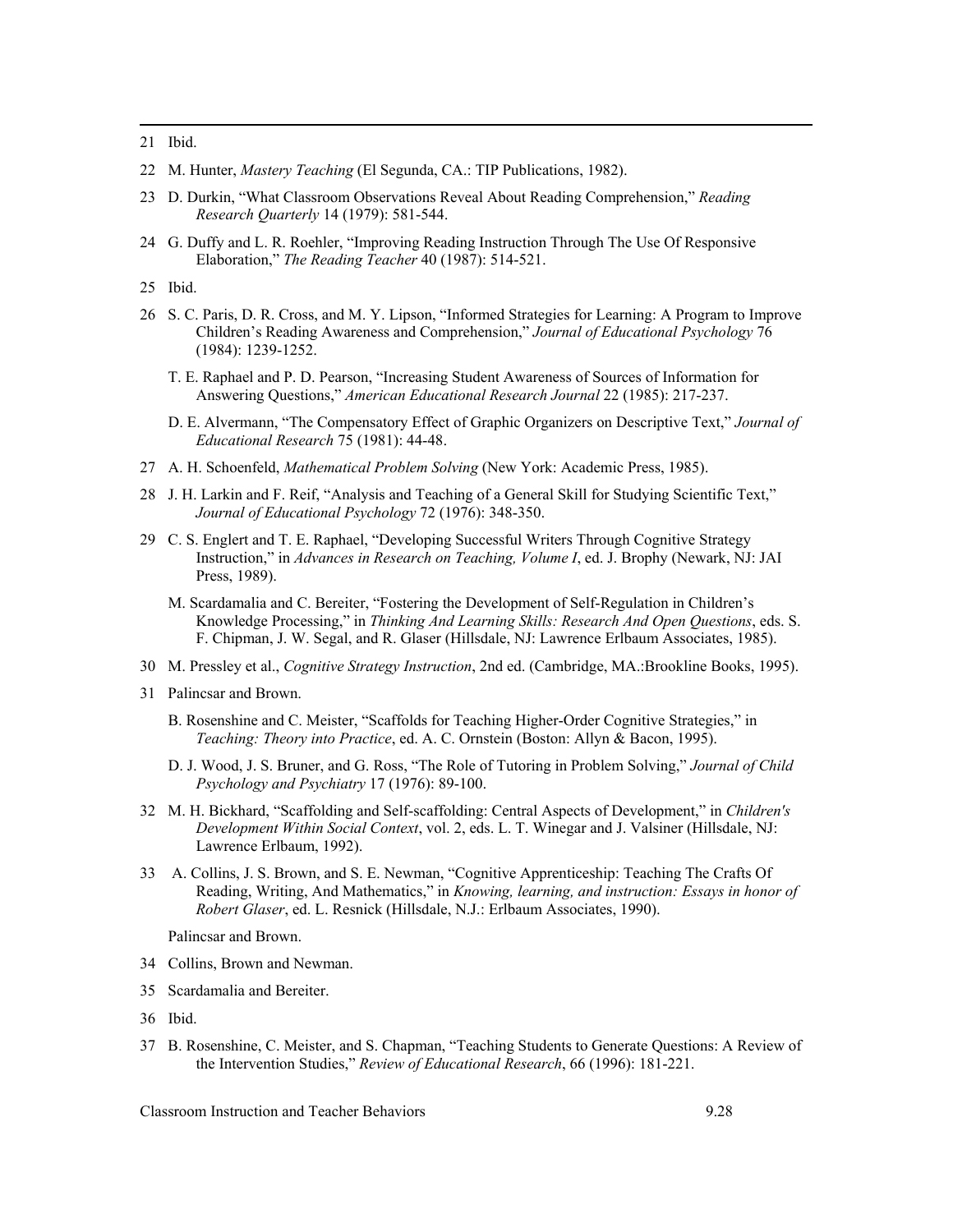- 38 A. King, "Improving Lecture Comprehension: Effects Of A Metacognitive Strategy," *Applied Cognitive Psychology*, 4 (1990): 1-16.
- 39 Wisconsin Department of Public Instruction, *Strategic Learning in the Content Areas* (Madison, WI: Publication Sales, Wisconsin Department of Public Instruction, 1999).
- 40 Palincsar and Brown.
	- A. S. Palincsar, "Collaborating for Collaborative Learning of Text Comprehension," paper presented at the annual conference of the American Educational Research Association, April, Washington, D.C., April 1987.
- 41 G. E. Garcia and P. D. Pearson, "Modifying Reading Instruction To Maximize Its Effectiveness For All Students," Technical Report #489 (Champaign, IL: Center for the Study of Reading, University of Illinois, 1990).
- 42 A. Collins, J. S. Brown, and A. Holum, "Cognitive Apprenticeship: Making Thinking Visible," *American Educator* 15, no. 3 (1991).
- 43 V. Anderson, "Training Teachers to Foster Active Reading Strategies in Reading-Disabled Adolescents," paper presented at the annual meeting of the American Educational Research Association, Chicago, April 1991.
- 44 R. Cohen, "Students Generate Questions as an Aid to Reading Comprehension," *Reading Teacher* 36 (1983): 770-775.

Palincsar.

- Y. L. Wong et al., "The Efficacy of a Self-questioning Summarization Strategy for Use by Underachievers and Learning-disabled Adolescents," *Learning Disability Focus* (1986).
- 45 Rosenshine and Stevens.
- 46 Panlincsar.
- 47 M. D. A. Andre and T. H. Anderson, "The Development and Evaluation of a Self-Questioning Study Technique," *Reading Research Quarterly* 14 (1978-1979): 605-623.
	- M. J. Dreher and L. B. Gambrell, "Teaching Children to use a Self-Questioning Strategy for Studying Expository Text," *Reading Improvement* 22 (1985): 2-7.

Wong, Wong, Perry, and Sawatsky.

- 48 M. Dermody, "Metacognitive Strategies For Development Of Reading Comprehension For Younger Children," paper presented at the annual meeting of the American Association of Colleges for Teacher Education, New Orleans, February, 1988.
- 49 R. B. Lonberger, "The Effects Of Training In A Self-Generated Learning Strategy On The Prose Processing Abilities Of Fourth And Sixth Graders" (Ph.D. diss., State University of New York at Buffalo, 1988).
- 50 B. A. Blaha, "The Effects Of Answering Self-Generated Questions On Reading" (Ph.D. diss., Boston University School of Education, 1979).
- 51 Palincsar.
- 52 B. Davey and S. McBride, "Effects of Question-Generation on Reading Comprehension," *Journal of Educational Psychology* 78 (1986): 256-262.
- 53 Cohen.
- 54 Andre and Anderson; Dreher and Gambrell.
- 55 Collins, Brown, and Newman.